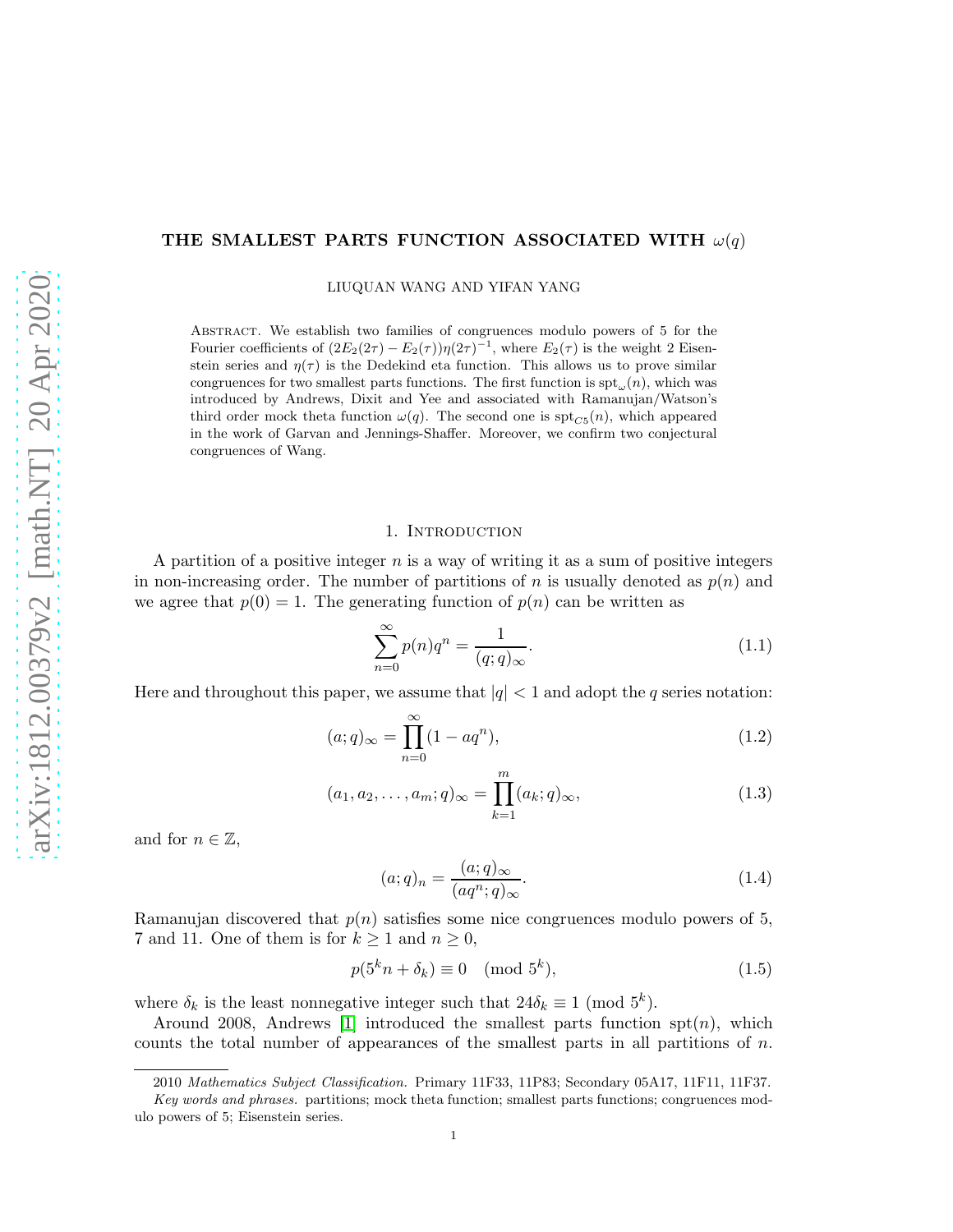He showed that the generating function of  $spt(n)$  satisfies

$$
\sum_{n=0}^{\infty} \operatorname{spt}(n) q^n = \frac{1}{(q;q)_{\infty}} \left( \sum_{n=1}^{\infty} \frac{nq^n}{1-q^n} + \sum_{n=1}^{\infty} \frac{(-1)^n q^{n(3n+1)/2} (1+q^n)}{(1-q^n)^2} \right). \tag{1.6}
$$

Andrews also proved some congruences modulo 5, 7 and 13 for  $\text{spt}(n)$  such as

<span id="page-1-5"></span><span id="page-1-0"></span>
$$
spt(5n + 4) \equiv 0 \pmod{5}.\tag{1.7}
$$

After that, this function and some analogous functions have been investigated in many works. See the recent survey of Chen [\[3\]](#page-15-1) for more related works.

In 2012, employing some classical modular equations, Garvan [\[4\]](#page-15-2) successfully derived congruences for  $spt(n)$  modulo powers of 5, 7 and 13. For instance, he proved that for  $k \geq 3$ ,

$$
\operatorname{spt}(5^k n + \delta_k) + 5 \operatorname{spt}(5^{k-2} n + \delta_{k-2}) \equiv 0 \pmod{5^{2k-3}}.
$$
 (1.8)

This together with [\(1.7\)](#page-1-0) implies that for  $k \geq 1$ ,

$$
\operatorname{spt}(5^k n + \delta_k) \equiv 0 \pmod{5^{\lfloor \frac{k+1}{2} \rfloor}}.
$$
\n(1.9)

In 2015, Andrews, Dixit and Yee [\[2\]](#page-15-3) defined some new partition functions associated with Ramanujan/Watson mock theta functions. In particular, for the third order mock theta function

<span id="page-1-4"></span>
$$
\omega(q) := \sum_{n=0}^{\infty} \frac{q^{2n^2 + 2n}}{(q;q^2)_{n+1}^2},\tag{1.10}
$$

they gave a combinatorial interpretation to its coefficients. Let  $p_\omega(n)$  be the number of partitions of n in which all odd parts are less than twice the smallest part. It follows from definition that

$$
\sum_{n=1}^{\infty} p_{\omega}(n) q^n = \sum_{n=1}^{\infty} \frac{q^n}{(1-q^n)(q^{n+1};q)_n (q^{2n+2};q^2)_{\infty}}.
$$
\n(1.11)

Andrews et al. [\[2\]](#page-15-3) showed that

<span id="page-1-1"></span>
$$
\sum_{n=1}^{\infty} p_{\omega}(n)q^n = q\omega(q).
$$
 (1.12)

They then considered the smallest parts function associated to  $p_{\omega}(n)$ . Let  $\text{spt}_{\omega}(n)$  count the number of smallest parts in the partitions enumerated by  $p_{\omega}(n)$ . The generating function for  $\text{spt}_{\omega}(n)$  is

$$
\sum_{n=1}^{\infty} \operatorname{spt}_{\omega}(n) q^n = \sum_{n=1}^{\infty} \frac{q^n}{(1-q^n)^2 (q^{n+1}; q)_n (q^{2n+2}; q^2)_{\infty}}.
$$
\n(1.13)

An alternative representation was also given [\[2,](#page-15-3) Lemma 6.1]:

$$
\sum_{n=1}^{\infty} \operatorname{spt}_{\omega}(n) q^n = \frac{1}{(q^2;q^2)_{\infty}} \sum_{n=1}^{\infty} \frac{nq^n}{1-q^n} + \frac{1}{(q^2;q^2)_{\infty}} \sum_{n=1}^{\infty} \frac{(-1)^n (1+q^{2n}) q^{n(3n+1)}}{(1-q^{2n})^2}.
$$
 (1.14)

Based on this formula, they proved several interesting congruences such as

<span id="page-1-3"></span><span id="page-1-2"></span> $spt_{\omega}(5n+3) \equiv 0 \pmod{5},$  (1.15)

$$
\operatorname{spt}_{\omega}(10n + 7) \equiv 0 \pmod{5},\tag{1.16}
$$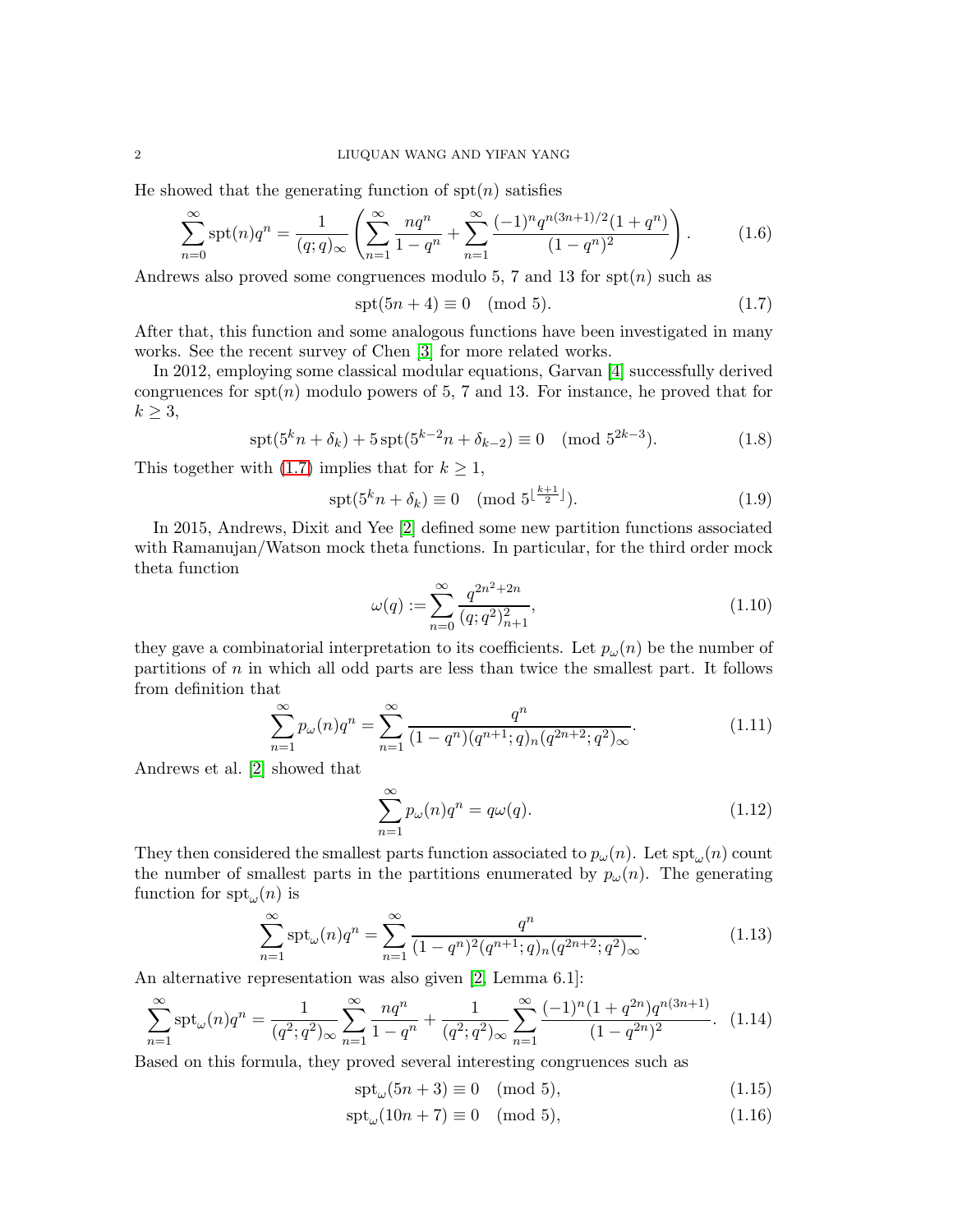$$
\operatorname{spt}_{\omega}(10n+9) \equiv 0 \pmod{5}.\tag{1.17}
$$

It is worthy mention that the generating function [\(1.13\)](#page-1-1) also appears in the work of Garvan and Jennings-Shaffer [\[5,](#page-15-4) p. 612]. In that paper, Garvan and Jennings-Shaffer introduced some spt-type functions corresponding to the Bailey pairs A1, A3, A5, A7, C1, C5, E2, and E4 in Slater's work [\[8\]](#page-15-5). In particular, they defined  $\text{spt}_{C_1}(n)$  by [\(1.13\)](#page-1-1), which means

<span id="page-2-5"></span><span id="page-2-1"></span>
$$
\operatorname{spt}_{\omega}(n) = \operatorname{spt}_{C1}(n). \tag{1.18}
$$

A combinatorial interpretation to  $\text{spt}_{C_1}(n)$  was also given in [\[5\]](#page-15-4), which agrees with the combinatorial meaning of  $\text{spt}_{\omega}(n)$ .

Furthermore, Garvan and Jennings-Shaffer [\[5\]](#page-15-4) also defined the spt-type function  $\operatorname{spt}_{C5}(n)$  by

$$
\sum_{n=1}^{\infty} \operatorname{spt}_{C5}(n) q^n = \sum_{n=1}^{\infty} \frac{q^{(n^2+n)/2}}{(1-q^n)^2 (q^{n+1}; q)_n (q^{2n+2}; q^2)_{\infty}}.
$$
(1.19)

Interestingly, this function is closely related to  $spt(n)$  and  $spt_{C_1}(n)$  in the following way [\[5,](#page-15-4) Corollary 2.10]:

$$
spt(n/2) = spt_{C1}(n) - spt_{C5}(n),
$$
\n(1.20)

where  $\text{spr}(n/2)$  is zero if n is odd. By establishing some equalities between some cranktype functions associated with  $\text{spt}_{C1}(n)$  and  $\text{spt}_{C5}(n)$ , it was proved in [\[5\]](#page-15-4) that

<span id="page-2-2"></span><span id="page-2-0"></span>
$$
\operatorname{spt}_{C1}(5n+3) \equiv 0 \pmod{5},\tag{1.21}
$$

$$
\operatorname{spt}_{C5}(5n+3) \equiv 0 \pmod{5}.\tag{1.22}
$$

Congruence  $(1.21)$  is the same as  $(1.15)$  but the proofs given in [\[2\]](#page-15-3) and [\[5\]](#page-15-4) are different.

Recently, among other results, Wang [\[10\]](#page-16-0) discovered some new congruences for  $p_{\omega}(n)$ . Moreover, he pointed out that as a natural consequence of [\(1.14\)](#page-1-3), we have

$$
\sum_{n=0}^{\infty} \text{spt}_{\omega} (2n+1) q^n = \frac{(q^2; q^2)_{\infty}^8}{(q; q)_{\infty}^5}.
$$
\n(1.23)

Wang then proposed the following conjecture.

<span id="page-2-4"></span>**Conjecture 1.** (Cf. [\[10,](#page-16-0) Conjecture 4.1]) For any integers  $k \ge 1$  and  $n \ge 0$ , we have

$$
\operatorname{spt}_{\omega} \left( 2 \cdot 5^{2k-1} n + \frac{7 \cdot 5^{2k-1} + 1}{12} \right) \equiv 0 \pmod{5^{2k-1}},\tag{1.24}
$$

$$
\operatorname{spt}_{\omega}\left(2\cdot 5^{2k}n + \frac{11\cdot 5^{2k} + 1}{12}\right) \equiv 0 \pmod{5^{2k}}.\tag{1.25}
$$

The main goal of this paper is to confirm the above conjecture. Toward this we note that the relations  $(1.18)$  and  $(1.20)$  imply

<span id="page-2-3"></span>
$$
spt_{\omega}(2n+1) = spt_{C5}(2n+1). \tag{1.26}
$$

Therefore, it suffices to establish suitable congruences modulo powers of 5 for  $\text{spt}_{C5}(n)$ .

Recall the weight 2 Eisenstein series

$$
E_2(\tau) := 1 - 24 \sum_{n=1}^{\infty} \frac{nq^n}{1 - q^n}, \quad q = e^{2\pi i \tau}, \quad \text{Im}\tau > 0.
$$
 (1.27)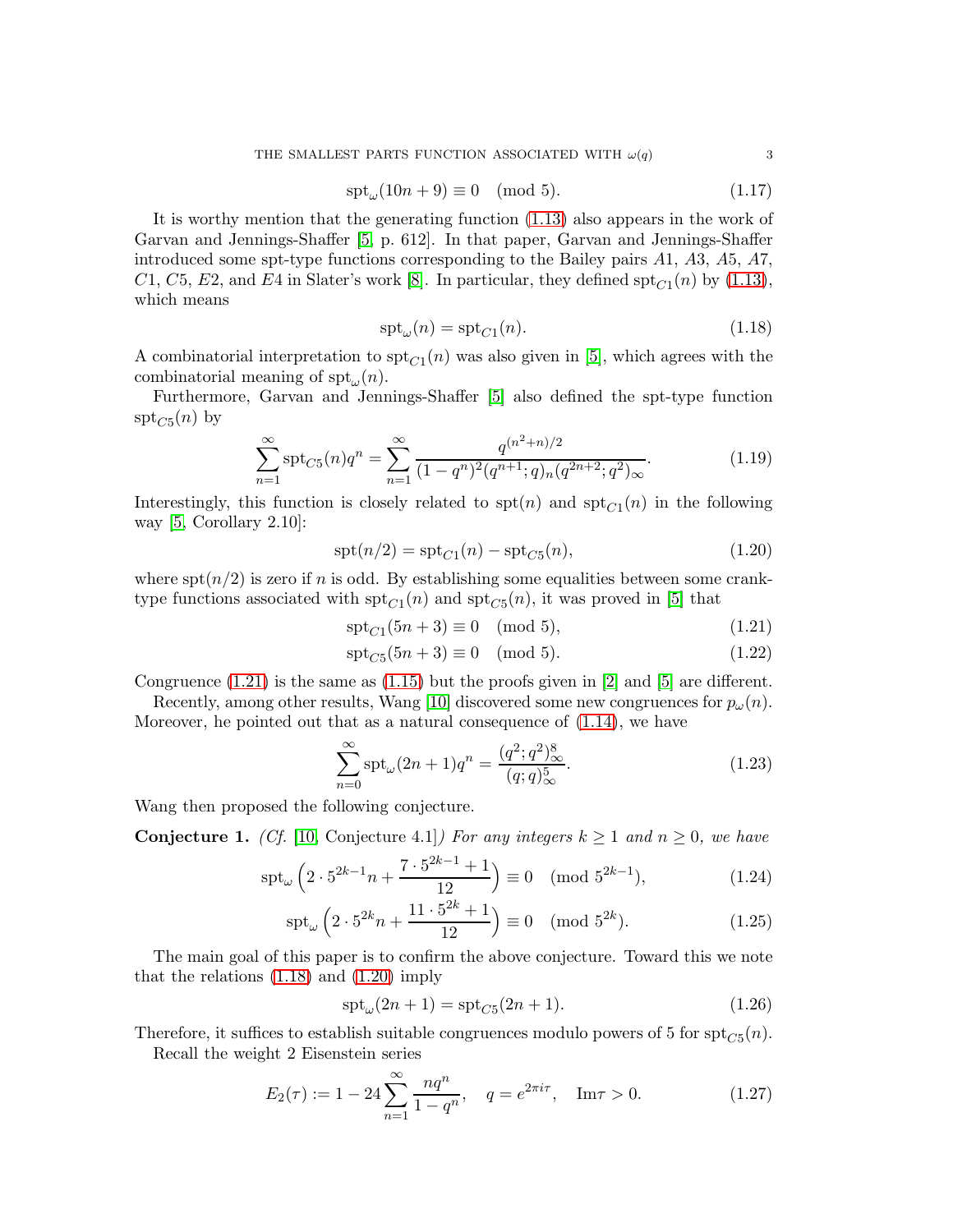Let the sequence  $c(n)$  be defined by

$$
\sum_{n=0}^{\infty} c(n)q^n := \frac{2E_2(2\tau) - E_2(\tau)}{(q^2;q^2)_{\infty}}.
$$
\n(1.28)

We find that (see [\(3.31\)](#page-13-0))

$$
spt_{C5}(n) = \frac{1}{24} (c(n) - p(n/2) + 12np(n/2)),
$$
\n(1.29)

where as before, we agree that  $p(n/2) = 0$  if n is an odd number. Since congruences modulo powers of 5 for  $p(n)$  are already known, we can get 5-adic properties of  $\operatorname{spt}_{C5}(n)$ from those of  $c(n)$ .

Using the theory of modular forms, we establish the following congruences for  $c(n)$ .

<span id="page-3-3"></span>**Theorem 1.1.** For  $k \geq 1$  and  $n \geq 0$ , we have

$$
c\left(5^{2k-1}n + \frac{7 \cdot 5^{2k-1} + 1}{12}\right) \equiv 0 \pmod{5^{2k-1}},\tag{1.30}
$$

<span id="page-3-6"></span><span id="page-3-5"></span><span id="page-3-0"></span>
$$
c\left(5^{2k}n + \frac{11 \cdot 5^{2k} + 1}{12}\right) \equiv 0 \pmod{5^{2k}}.
$$
 (1.31)

With this theorem, we get congruences modulo powers of 5 for  $\text{spt}_{C5}(n)$ .

<span id="page-3-7"></span>**Theorem 1.2.** For  $k \ge 1$  and  $n \ge 0$ , we have

$$
\operatorname{spt}_{C5} \left( 5^{2k-1}n + \frac{7 \cdot 5^{2k-1} + 1}{12} \right) \equiv 0 \pmod{5^{2k-1}},\tag{1.32}
$$

$$
\operatorname{spt}_{C5} \left( 5^{2k} n + \frac{11 \cdot 5^{2k} + 1}{12} \right) \equiv 0 \pmod{5^{2k}}.
$$
 (1.33)

As a consequence, from [\(1.9\)](#page-1-4), [\(1.26\)](#page-2-3), [\(1.32\)](#page-3-0) and [\(1.33\)](#page-3-1) we get

<span id="page-3-4"></span>**Theorem [1](#page-2-4).3.** Conjecture 1 is true. Moreover, for  $k \ge 1$  and  $n \ge 0$  we have

$$
\operatorname{spt}_{\omega}(2(5^k n + \delta_k)) \equiv 0 \pmod{5^{\left\lfloor \frac{k+1}{2} \right\rfloor}}.
$$
\n(1.34)

The paper is organized as follows. In Section [2](#page-3-2) we establish a modular equation and discuss the action of Atkin's U-operator on certain functions. These are needed for finding representations for the generating functions of the sequences in Theorem [1.1.](#page-3-3) In Section [3](#page-8-0) we shall give proofs to Theorems [1.1](#page-3-3)[-1.3.](#page-3-4) Some auxiliary formulas are presented in the Appendix.

#### <span id="page-3-8"></span><span id="page-3-1"></span>2. Preliminaries

<span id="page-3-2"></span>We denote the upper half complex plane by  $\mathbb{H} := {\tau \in \mathbb{C} | \text{Im} \tau > 0}.$  The Dedekind eta function is defined as

$$
\eta(\tau) := q^{1/24}(q;q)_{\infty}.\tag{2.1}
$$

The key ingredients in our proof will be four functions:  $\rho, t, F$  and Z, and we now define them.

We define two functions  $\rho = \rho(\tau)$  and  $t = t(\tau)$  as follows:

$$
\rho = \frac{\eta^2 (2\tau) \eta^4 (5\tau)}{\eta^4 (\tau) \eta^2 (10\tau)}, \quad t = \frac{\eta^2 (5\tau) \eta^2 (10\tau)}{\eta^2 (\tau) \eta^2 (2\tau)}.
$$
\n(2.2)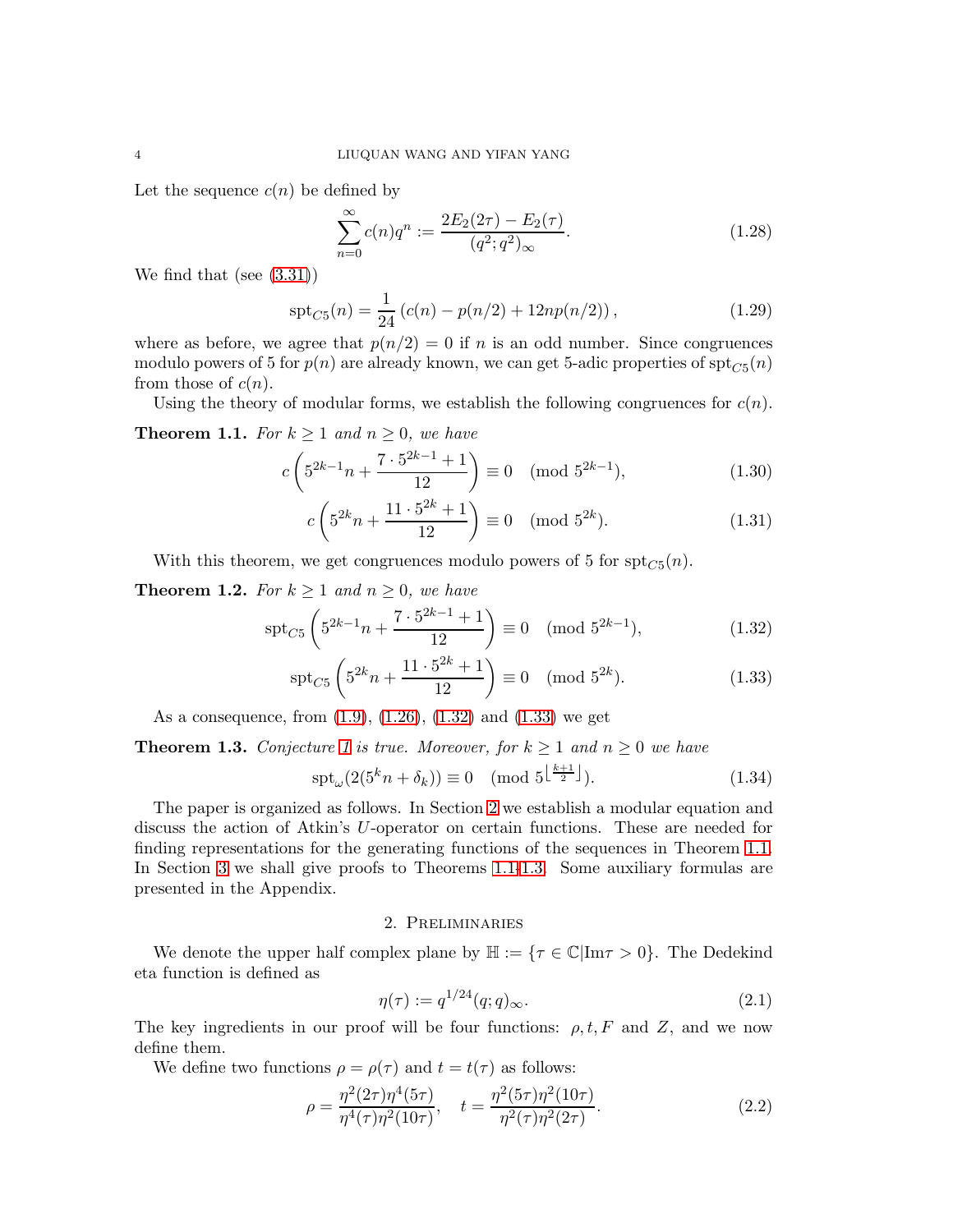The function  $\rho$  is a hauptmodul of modular functions on  $\Gamma_0(10)$ . The function t is a modular function on  $\Gamma_0(10)$ . The orders of  $\rho$  and t at cusps  $c/d$  ((c, d) = 1) of  $\Gamma_0(10)$ are as follows:

| $\operatorname{ord}_{c/d}\rho$ |  |  |
|--------------------------------|--|--|
| $\mathrm{ord}_{c/d}t$          |  |  |

We have the following relation between  $\rho$  and t.

Lemma 2.1. We have

$$
\rho^2 = \rho + 5\rho t - t.\tag{2.3}
$$

*Remark* 1. The function  $\rho$  was used by Gordon and Hughes [\[6\]](#page-15-6) in studying partitions into distinct parts. The function  $t$  was used by Xiong [\[9\]](#page-16-1) in the study of cubic partitions.

We define two more useful functions:

$$
Z = Z(\tau) := \frac{\eta(50\tau)}{\eta(2\tau)},\tag{2.4}
$$

$$
F = F(\tau) := \frac{1}{24} \left( 50E_2(10\tau) - 25E_2(5\tau) - 2E_2(2\tau) + E_2(\tau) \right). \tag{2.5}
$$

The function Z is a modular function on  $\Gamma_0(50)$ , while the function F is a modular form of weight 2 on  $\Gamma_0(10)$ .

For a function  $f : \mathbb{H} \to \mathbb{C}$  and positive integer m, Atkin's U-operator  $U_m$  is defined by

$$
U_m(f)(\tau) := \frac{1}{m} \sum_{\lambda=0}^{m-1} f\left(\frac{\tau + \lambda}{m}\right), \quad \tau \in \mathbb{H}.
$$
 (2.6)

From this definition, it is not difficult to see that

$$
U_m\left(\sum_{n=-\infty}^{\infty} f_n q^n\right) = \sum_{n=-\infty}^{\infty} f_{mn} q^n.
$$
 (2.7)

We are now going to study the effects of the action  $U_5$  to the functions  $F t^i$ ,  $F \rho t^i$ ,  $FZt^i$  and  $FZ\rho t^i$ . For this we need the following lemma.

<span id="page-4-1"></span>**Lemma 2.2.** For  $0 \leq \lambda \leq 4$  we define

<span id="page-4-0"></span>
$$
t_{\lambda}(\tau) := t\left(\frac{\tau + \lambda}{5}\right). \tag{2.8}
$$

Then in the polynomial ring  $\mathbb{C}(t)[X]$  we have

$$
X^{5} + \sum_{j=0}^{4} a_{j}(t)X^{j} = \prod_{\lambda=0}^{4} (X - t_{\lambda}),
$$
\n(2.9)

where

$$
a_0(t) = -t, \quad a_1(t) = -t(2 \cdot 5 + 5^2 t), \quad a_2(t) = -t(11 \cdot 5 + 2 \cdot 5^3 t + 5^4 t^2),
$$
  
\n
$$
a_3(t) = -t(28 \cdot 5 + 11 \cdot 5^3 t + 2 \cdot 5^5 t^2 + 5^6 t^3),
$$
  
\n
$$
a_4(t) = -t(7 \cdot 5^2 + 28 \cdot 5^3 t + 11 \cdot 5^5 t^2 + 2 \cdot 5^7 t^3 + 5^8 t^4).
$$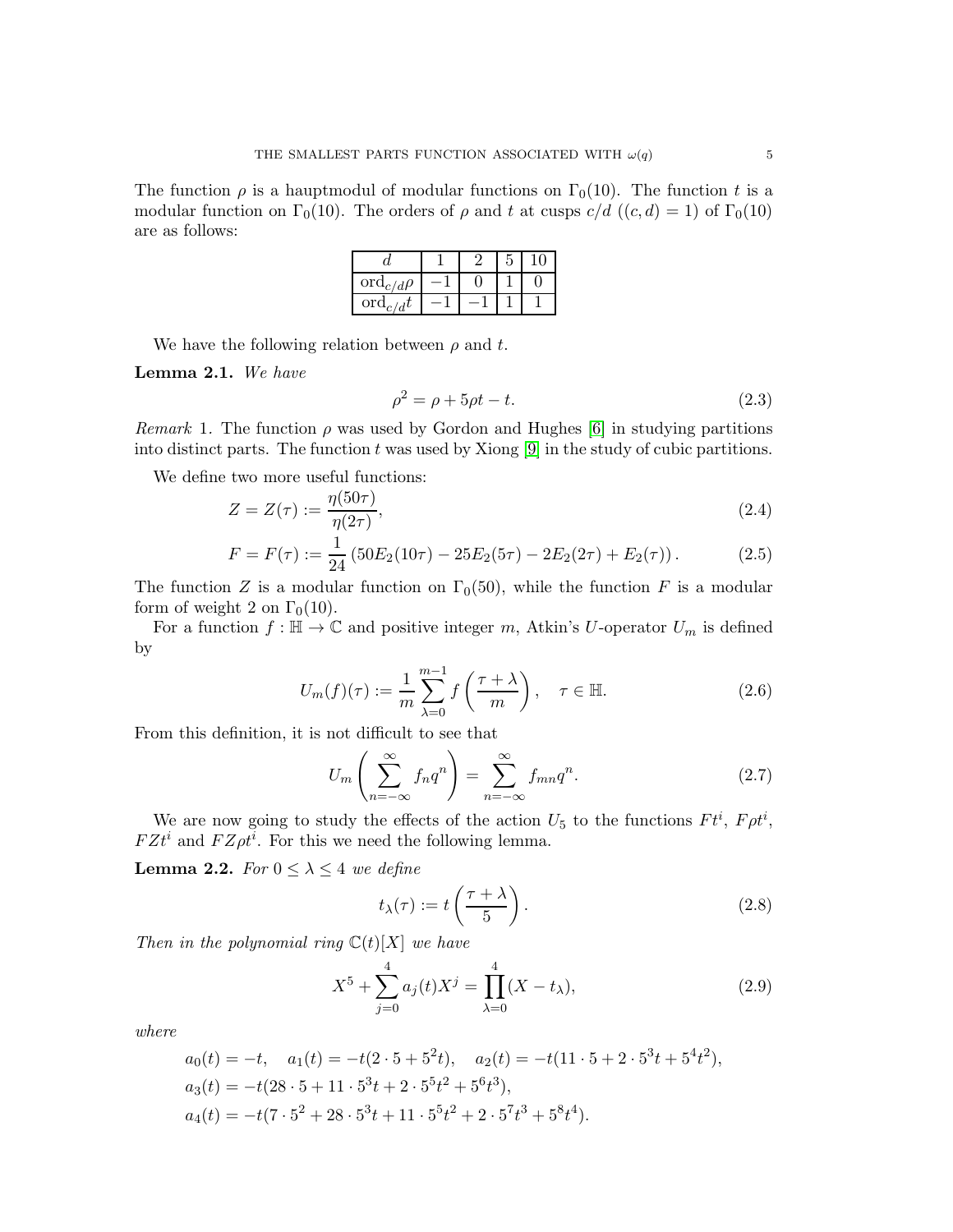Proof. First we prove that

<span id="page-5-0"></span> $a_0(t) = -\prod$ 4  $\lambda=0$  $t_{\lambda} = -t.$  (2.10)

We have

$$
\prod_{\lambda=0}^{4} t_{\lambda} = \left( \prod_{\lambda=0}^{4} e^{2\pi i \cdot \frac{\tau + \lambda}{5}} \right) \cdot \prod_{n=1}^{\infty} \prod_{\lambda=0}^{4} \frac{\left( 1 - e^{2\pi i n (\tau + \lambda)} \right)^2 \left( 1 - e^{4\pi i n (\tau + \lambda)} \right)^2}{\left( 1 - e^{2\pi i n \cdot \frac{\tau + \lambda}{5}} \right)^2 \left( 1 - e^{2\pi i n \cdot \frac{2(\tau + \lambda)}{5}} \right)^2}
$$
\n
$$
= q \left( \prod_{n=1}^{\infty} (1 - q^n)^2 (1 - q^{2n})^2 \right)^5 \cdot \prod_{\substack{n=1 \ \dots \ n \ge 1}}^{\infty} \frac{1}{(1 - q^{n/5})^{10} (1 - q^{2n/5})^{10}}
$$
\n
$$
\cdot \prod_{\substack{n=1 \ \dots \ n \ge 0}}^{\infty} \frac{1}{(1 - q^n)^2 (1 - q^{2n})^2}
$$
\n
$$
= q \frac{(q^5; q^5)^2_{\infty} (q^{10}; q^{10})^2_{\infty}}{(q; q)^2_{\infty} (q^2; q^2)^2_{\infty}}
$$
\n
$$
= t.
$$

Now we use  $(2.10)$  to rewrite  $(2.9)$  as

$$
X^{5} + \sum_{j=0}^{4} a_{j}(t)X^{j} = -t \prod_{\lambda=0}^{4} (1 - Xt_{\lambda}^{-1}).
$$
\n(2.11)

Hence we have

$$
a_j(t) = (-1)^{j+1} t s_j(t_0^{-1}, \dots, t_4^{-1}), \quad 0 \le j \le 4,
$$
\n(2.12)

where the  $s_j$  are the elementary symmetric functions. Now it suffices to evaluate  $s_j$ explicitly. For this we use the fact that  $5U_5(t^{-j}) = p_j$  where

<span id="page-5-1"></span>
$$
p_j = \sum_{\lambda=0}^{4} t_{\lambda}^{-j}, \quad j \in \mathbb{Z}.
$$
 (2.13)

By comparing the orders at cusps and direct computations, we find that

$$
U_5(t^{-1}) = -2 - 5t, \quad U_5(t^{-2}) = -2 - 5^3t^2,
$$
  

$$
U_5(t^{-3}) = 46 - 5^5t^3, \quad U_5(t^{-4}) = -42 \cdot 5 - 5^7t^4.
$$

The above formulas can also be found in the work of Xiong [\[9\]](#page-16-1). Using Newton's relation, we get

$$
s_1 = p_1 = -2 \cdot 5 - 5^2 t,
$$
  
\n
$$
s_2 = (s_1 p_1 - p_2)/2 = 11 \cdot 5 + 2 \cdot 5^3 t + 5^4 t^2,
$$
  
\n
$$
s_3 = (s_2 p_1 - s_1 p_2 + p_3)/3 = -(28 \cdot 5 + 11 \cdot 5^3 t + 2 \cdot 5^5 t^2 + 5^6 t^3),
$$
  
\n
$$
s_4 = (s_3 p_1 - s_2 p_2 + s_1 p_3 - p_4)/4 = 7 \cdot 5^2 + 28 \cdot 5^3 t + 11 \cdot 5^5 t^2 + 2 \cdot 5^7 t^3 + 5^8 t^4.
$$

Together with  $(2.12)$ , we complete the proof of the lemma.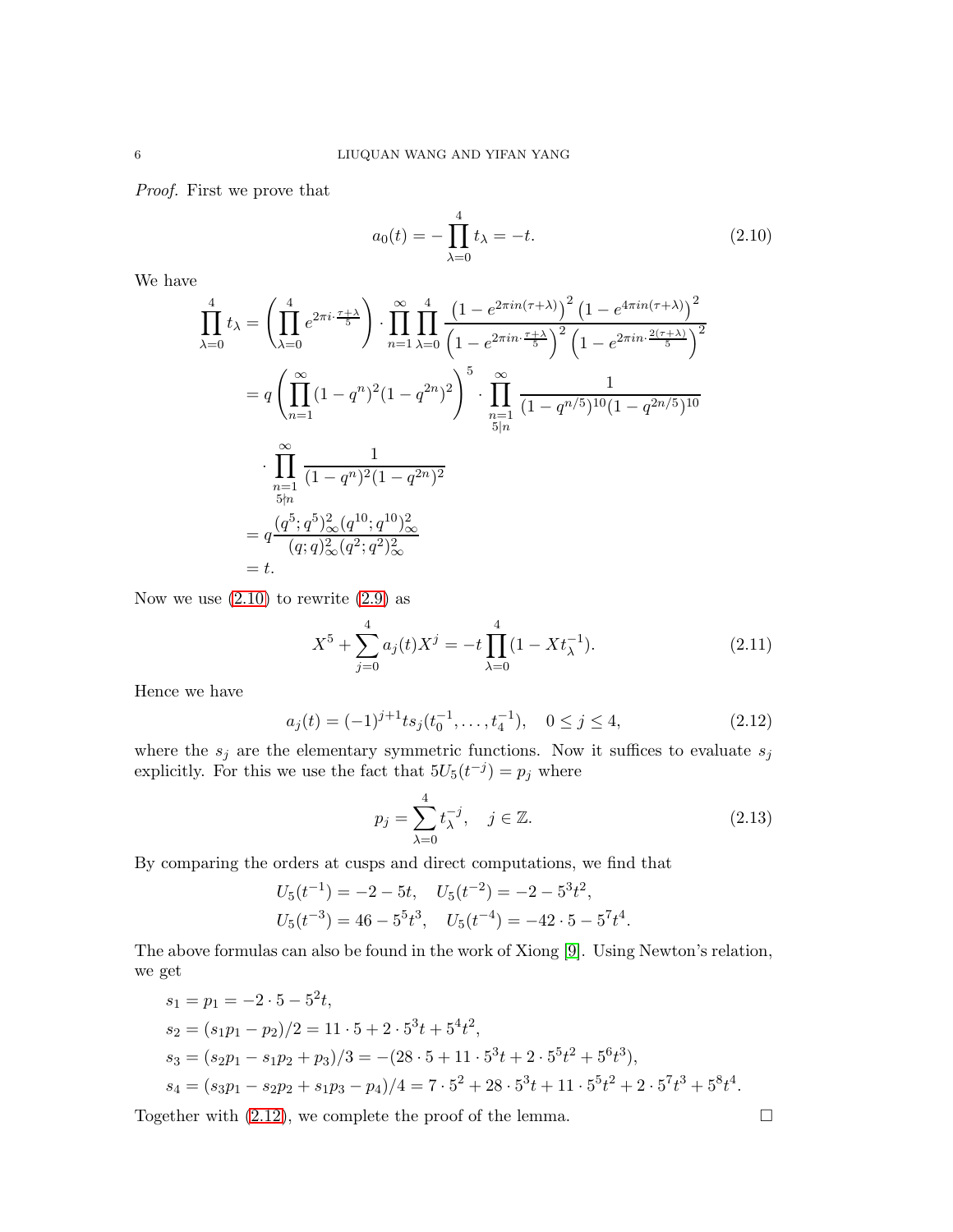Lemma [2.2](#page-4-1) implies the following important recurrence relation, which is the key in our proof.

<span id="page-6-0"></span>**Lemma 2.3.** For  $u : \mathbb{H} \to \mathbb{C}$  and  $j \in \mathbb{Z}$ , we have

$$
U_5(ut^j) = -\sum_{l=0}^{4} a_l(t) U_5(ut^{j+l-5}).
$$
\n(2.14)

Proof. By Lemma [2.2](#page-4-1) we have

$$
t_{\lambda}^{5} + \sum_{l=0}^{4} a_{l}(t)t_{\lambda}^{l} = 0.
$$
 (2.15)

Multiplying both sides by  $u_{\lambda}t_{\lambda}^{j-5}$  where  $u_{\lambda}(\tau) := u((\tau + \lambda)/5)$  and then summing over  $\lambda$  from 0 to 4, we get the desired result.

Remark 2. The deduction of Lemmas [2.2](#page-4-1) and [2.3](#page-6-0) follow the arguments used in the work of Paule and Radu [\[7\]](#page-15-7). However, the functions we use here are different.

Lemma [2.3](#page-6-0) reduces the evaluation of  $U_5(ut^j)$  to the evaluations of  $U_5(ut^j)$  for  $-4 \leq$  $j \leq 0$ . Next we will set u to be F,  $F\rho$ , FZ and  $FZ\rho$ , respectively, to get their explicit representations. We shall use  $[x]$  (resp.  $[x]$ ) to denote the least (resp. greatest) integer no less (resp. no greater) than  $x$ .

<span id="page-6-2"></span>**Lemma 2.4.** For  $i \in \mathbb{Z}$  we have

<span id="page-6-3"></span><span id="page-6-1"></span>
$$
U_5(Ft^i) = F \sum_{j=\lceil \frac{i}{5} \rceil}^{\infty} m(i,j)t^j,
$$
\n(2.16)

where the values of  $m(i, j)$  for  $-4 \le i \le 0$  are given in Group I of the Appendix, and for other i,  $m(i, j)$  satisfies

$$
m(i,j) = \left(7 \cdot 5^2 m(i-1,j-1) + 28 \cdot 5^3 m(i-1,j-2) + 11 \cdot 5^5 m(i-1,j-3) + 2 \cdot 5^7 m(i-1,j-4) + 5^8 m(i-1,j-5)\right) + \left(28 \cdot 5 m(i-2,j-1) + 11 \cdot 5^3 m(i-2,j-2) + 2 \cdot 5^5 m(i-2,j-3) + 5^6 m(i-2,j-4)\right) + \left(11 \cdot 5 m(i-3,j-1) + 2 \cdot 5^3 m(i-3,j-2) + 5^4 m(i-3,j-3)\right) + \left(2 \cdot 5 m(i-4,j-1) + 5^2 m(i-4,j-2)\right) + m(i-5,j-1). \tag{2.17}
$$

*Proof.* For  $-4 \leq i \leq 0$ , [\(2.16\)](#page-6-1) has been verified in Group I of the Appendix. The theorem follows by Lemma [2.3](#page-6-0) and mathematical induction on  $i$ .

Remark 3. By definition it is not hard to see that for each i,  $m(i, j) \neq 0$  only for finitely many j. Therefore, the sum in Lemma [2.4](#page-6-2) is indeed a finite sum. Here and later in Lemmas [2.5](#page-7-0)[–2.7](#page-7-1) as well as Theorem [3.1,](#page-9-0) for simplicity we just allow the summation index j to range to  $\infty$  although the sums there are all finite.

Similarly, we can prove the following results.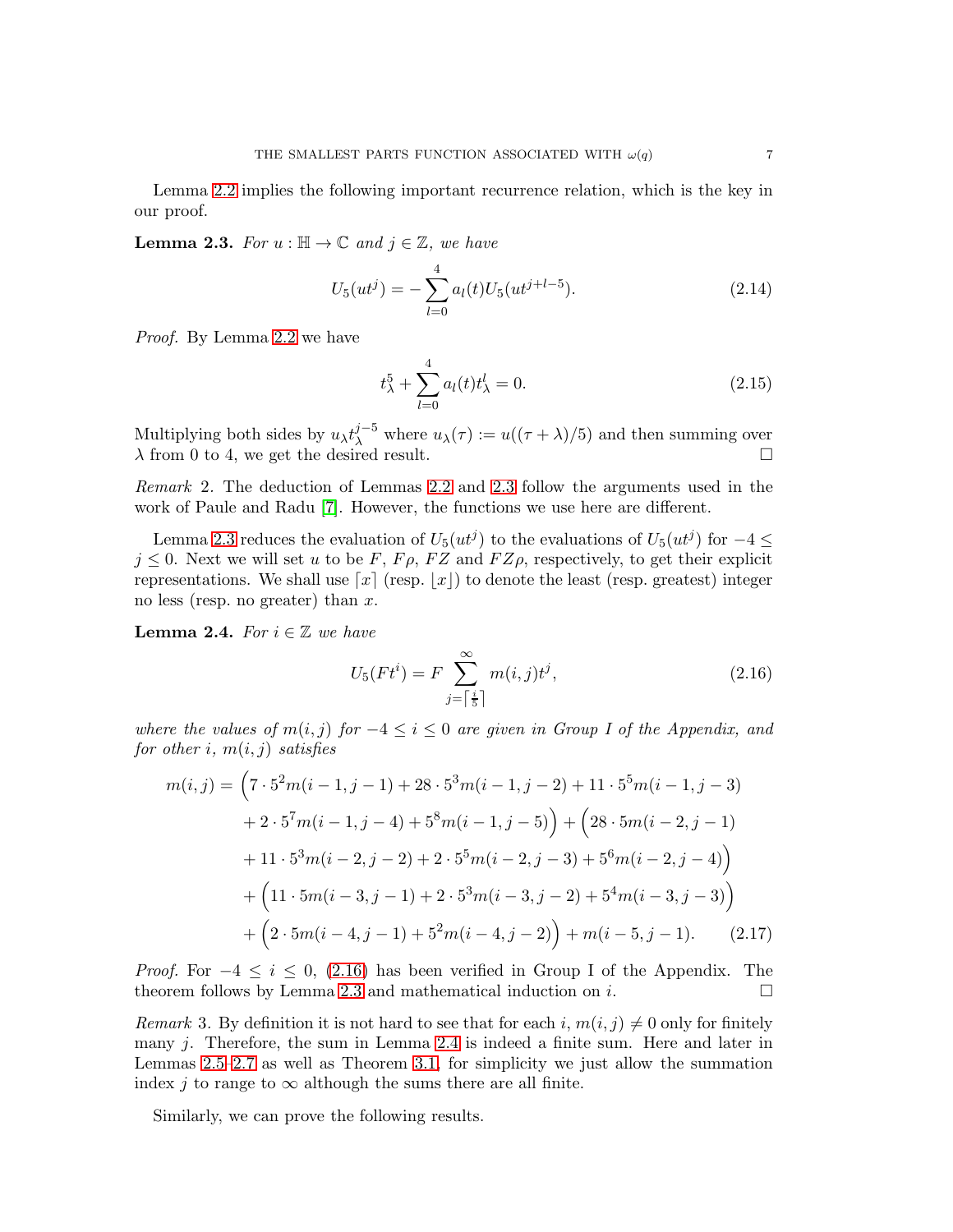<span id="page-7-0"></span>**Lemma 2.5.** For  $i \in \mathbb{Z}$  we have

$$
U_5(F\rho t^i) = F\left((\sum_{j=\lceil \frac{i}{5} \rceil}^{\infty} x_0(i,j)t^j) + \rho(\sum_{j=\lceil \frac{i}{5} \rceil}^{\infty} x_1(i,j)t^j)\right),\tag{2.18}
$$

where the values of  $x_0(i, j)$  and  $x_1(i, j)$  for  $-4 \leq i \leq 0$  are given in Group II of the Appendix, and for other i, both  $x_0(i, j)$  and  $x_1(i, j)$  satisfy the recurrence relation in  $(2.17).$  $(2.17).$ 

<span id="page-7-4"></span>**Lemma 2.6.** For  $i \in \mathbb{Z}$  we have

$$
U_5(FZt^i) = F\Big( \big( \sum_{j=\lceil \frac{i+1}{5} \rceil}^{\infty} y_0(i,j)t^j \big) + \rho \big( \sum_{j=\lceil \frac{i+1}{5} \rceil}^{\infty} y_1(i,j)t^j \big) \Big), \tag{2.19}
$$

where the values of  $y_0(i, j)$  and  $y_1(i, j)$  for  $-4 \leq i \leq 0$  are given in Group III of the Appendix, and for other i, both  $y_0(i, j)$  and  $y_1(i, j)$  satisfy the recurrence relation in  $(2.17).$  $(2.17).$ 

<span id="page-7-1"></span>**Lemma 2.7.** For  $i \in \mathbb{Z}$  we have

$$
U_5(FZ\rho t^i) = F\Big( \left( \sum_{j=\lceil \frac{i+2}{5} \rceil}^{\infty} z_0(i,j)t^j \right) + \rho \left( \sum_{j=\lceil \frac{i+2}{5} \rceil}^{\infty} z_1(i,j)t^j \right) \Big), \tag{2.20}
$$

where the values of  $z_0(i, j)$  and  $z_1(i, j)$  for  $-4 \leq i \leq 0$  are given in Group IV of the Appendix, and for other i, both  $z_0(i, j)$  and  $z_1(i, j)$  satisfy the recurrence relation in  $(2.17).$  $(2.17).$ 

Let  $\pi(n)$  denote the 5-adic order of n and we agree that  $\pi(0) = \infty$ . We now analyze the 5-adic orders of the coefficients appeared in Lemmas [2.4](#page-6-2)[–2.7.](#page-7-1) Since they satisfy the common recurrence relation [\(2.17\)](#page-6-3), we first derive the following result.

<span id="page-7-3"></span>**Lemma 2.8.** Let  $g(i, j)$  be integers which satisfy the recurrence relation [\(2.17\)](#page-6-3). Suppose there exists an integer l and a constant  $\gamma$  such that for  $l \leq i \leq l+4$  we have

<span id="page-7-2"></span>
$$
\pi(g(i,j)) \ge \left\lfloor \frac{5j - i + \gamma}{3} \right\rfloor.
$$
\n(2.21)

Then  $(2.21)$  holds for any  $i \in \mathbb{Z}$ .

*Proof.* Suppose [\(2.21\)](#page-7-2) holds for  $l \le i \le k-1$  where  $k > l+4$  is an integer. By [\(2.17\)](#page-6-3) we have

$$
\pi(g(k,j))
$$
\n
$$
\geq \min\left\{ \left\lfloor \frac{5(j-1) - (k-1) + \gamma}{3} \right\rfloor + 2, \left\lfloor \frac{5(j-2) - (k-1) + \gamma}{3} \right\rfloor + 3, \right\}
$$
\n
$$
\left\lfloor \frac{5(j-3) - (k-1) + \gamma}{3} \right\rfloor + 5, \left\lfloor \frac{5(j-4) - (k-1) + \gamma}{3} \right\rfloor + 7,
$$
\n
$$
\left\lfloor \frac{5(j-5) - (k-1) + \gamma}{3} \right\rfloor + 8, \left\lfloor \frac{5(j-1) - (k-2) + \gamma}{3} \right\rfloor + 1,
$$
\n
$$
\left\lfloor \frac{5(j-2) - (k-2) + \gamma}{3} \right\rfloor + 3, \left\lfloor \frac{5(j-3) - (k-2) + \gamma}{3} \right\rfloor + 5,
$$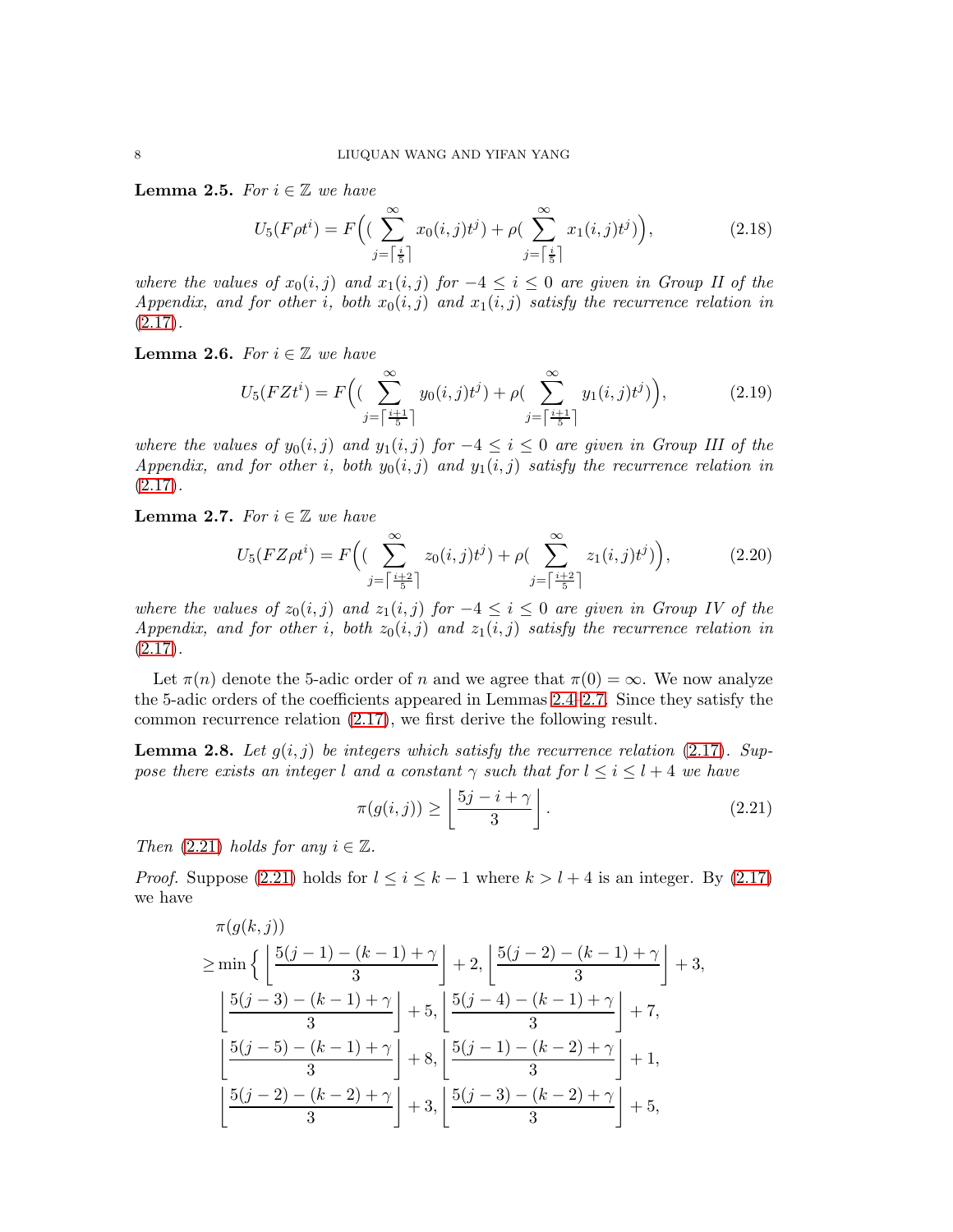THE SMALLEST PARTS FUNCTION ASSOCIATED WITH  $\omega(q)$  9

$$
\left[ \frac{5(j-4) - (k-2) + \gamma}{3} \right] + 6, \left[ \frac{5(j-1) - (k-3) + \gamma}{3} \right] + 1,
$$
  
\n
$$
\left[ \frac{5(j-2) - (k-3) + \gamma}{3} \right] + 3, \left[ \frac{5(j-3) - (k-3) + \gamma}{3} \right] + 4,
$$
  
\n
$$
\left[ \frac{5(j-1) - (k-4) + \gamma}{3} \right] + 1, \left[ \frac{5(j-2) - (k-4) + \gamma}{3} \right] + 2,
$$
  
\n
$$
\left[ \frac{5(j-1) - (k-5) + \gamma}{3} \right]
$$
  
\n
$$
= \left[ \frac{5j - k + \gamma}{3} \right].
$$

Thus [\(2.21\)](#page-7-2) holds when  $i = k$ . By induction it holds for any  $i > l + 4$ . Similarly, by induction we can show that it holds for any  $i < l$ .

<span id="page-8-1"></span>**Lemma 2.9.** For  $i, j \in \mathbb{Z}$ , we have

$$
\pi(m(i,j)) \ge \left\lfloor \frac{5j-i}{3} \right\rfloor,\tag{2.22}
$$

$$
\pi(x_0(i,j)) \ge \left\lfloor \frac{5j-i}{3} \right\rfloor,\tag{2.23}
$$

$$
\pi(x_1(i,j)) \ge \left\lfloor \frac{5j-i+2}{3} \right\rfloor, \tag{2.24}
$$

$$
\pi(y_0(i,j)) \ge \left\lfloor \frac{5j-i-1}{3} \right\rfloor, \tag{2.25}
$$

$$
\pi(y_1(i,j)) \ge \left\lfloor \frac{5j-i+1}{3} \right\rfloor, \tag{2.26}
$$

$$
\pi(z_0(i,j)) \ge \left\lfloor \frac{5j-i-2}{3} \right\rfloor, \tag{2.27}
$$

$$
\pi(z_1(i,j)) \ge \left\lfloor \frac{5j-i+1}{3} \right\rfloor. \tag{2.28}
$$

<span id="page-8-0"></span>*Proof.* We have verified these inequalities for  $-4 \le i \le 0$  using the data in the Appen-dix. Therefore, by Lemma [2.8](#page-7-3) we know that they hold for any  $i \in \mathbb{Z}$ .

# 3. Proofs of the theorems

In order to prove Theorem [1.1,](#page-3-3) we establish explicit representations for the generating functions of the subsequences of  $c(n)$  in the congruences [\(1.30\)](#page-3-5) and [\(1.31\)](#page-3-6).

Let

$$
L_0 = L_0(\tau) := 2E_2(2\tau) - E_2(\tau). \tag{3.1}
$$

For  $i \geq 1$ , we recursively define

$$
L_{2i-1}(\tau) := U_5(Z(\tau)L_{2i-2}(\tau)),\tag{3.2}
$$

$$
L_{2i}(\tau) := U_5(L_{2i-1}(\tau)).\tag{3.3}
$$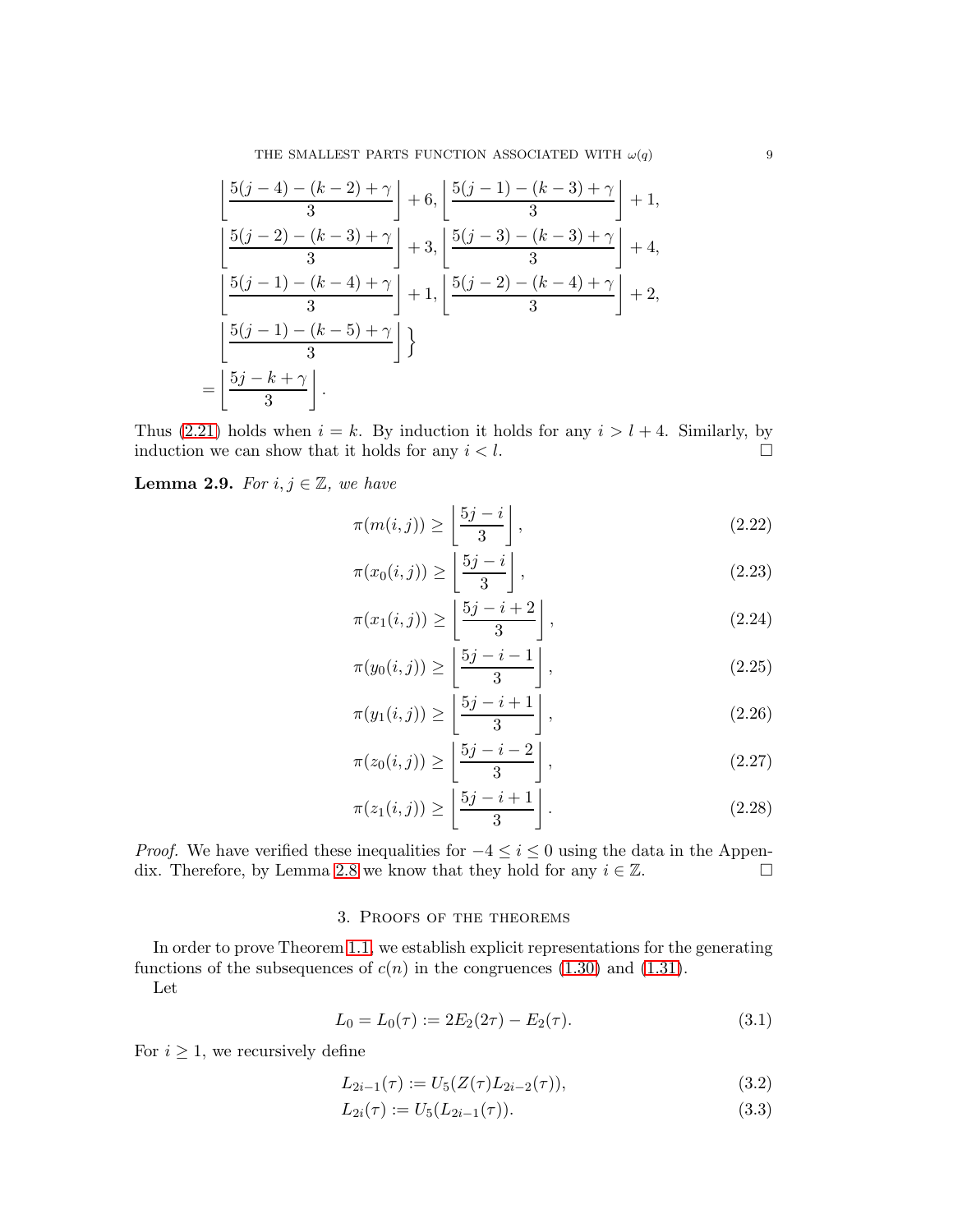For example,

$$
L_1 = (q^{10}; q^{10})_\infty \sum_{n=0}^\infty c(5n+3)q^{n+1}.
$$
 (3.4)

By induction it is not difficult to show that for  $i \geq 1$ ,

$$
L_{2i-1} = (q^{10}; q^{10})_{\infty} \sum_{n=0}^{\infty} c \left( 5^{2i-1}n + \frac{7 \cdot 5^{2i-1} + 1}{12} \right) q^{n+1},
$$
 (3.5)

$$
L_{2i} = (q^2; q^2)_{\infty} \sum_{n=0}^{\infty} c \left( 5^{2i} n + \frac{11 \cdot 5^{2i} + 1}{12} \right) q^{n+1}.
$$
 (3.6)

It is possible to represent  $L_i$  using the functions  $F$ ,  $\rho$  and  $t$ . First we define two sequences which will appear as coefficients in such representations.

We define  $\{a(i, j)\}_{i, j\geq 1}$  and  $\{b(i, j)\}_{i, j\geq 1}$  as (i)  $a(1,1) = 49 \cdot 5, a(1,2) = 6 \cdot 5^4, a(1,3) = 5^6, \text{ and } a(1,j) = 0 \text{ for } j \ge 4;$ (ii)  $b(1, 1) = -5^3$ ,  $b(1, 2) = -5^5$ ,  $b(1, j) = 0$  for  $j \ge 2$ ; (iii) For  $i \geq 1$  and  $k \geq 1$ ,

<span id="page-9-3"></span>
$$
a(2i,k) = \sum_{j=1}^{\infty} (a(2i-1,j)m(j,k) + b(2i-1,j)x_0(j,k)),
$$
 (3.7)

<span id="page-9-4"></span>
$$
b(2i,k) = \sum_{j=1}^{\infty} b(2i-1,j)x_1(j,k),
$$
\n(3.8)

$$
a(2i + 1, k) = \sum_{j=1}^{\infty} (a(2i, j)y_0(j, k) + b(2i, j)z_0(j, k)),
$$
\n(3.9)

$$
b(2i+1,k) = \sum_{j=1}^{\infty} (a(2i,j)y_1(j,k) + b(2i,j)z_1(j,k)),
$$
\n(3.10)

<span id="page-9-0"></span>**Theorem 3.1.** For  $i \geq 1$  we have

<span id="page-9-6"></span><span id="page-9-5"></span><span id="page-9-2"></span><span id="page-9-1"></span>
$$
L_i = F\left(\sum_{j=1}^{\infty} a(i,j)t^j + \rho \sum_{j=1}^{\infty} b(i,j)t^j\right).
$$
 (3.11)

Proof. It is not difficult to find that

$$
L_1 = F\left((49 \cdot 5t + 6 \cdot 5^4 t^2 + 5^6 t^3) + \rho(-5^3 t - 5^5 t^2)\right). \tag{3.12}
$$

Hence [\(3.11\)](#page-9-1) holds for  $i = 1$ .

Now we suppose [\(3.11\)](#page-9-1) holds for  $2i - 1$  where  $i \ge 1$ . That is,

$$
L_{2i-1} = F\left(\sum_{j=1}^{\infty} a(2i-1,j)t^j + \rho \sum_{j=1}^{\infty} b(2i-1,j)t^j\right).
$$
 (3.13)

Applying  $U_5$  to both sides of  $(3.13)$ , by Lemmas [2.4](#page-6-2) and [2.5](#page-7-0) we have

$$
L_{2i} = U_5(L_{2i-1})
$$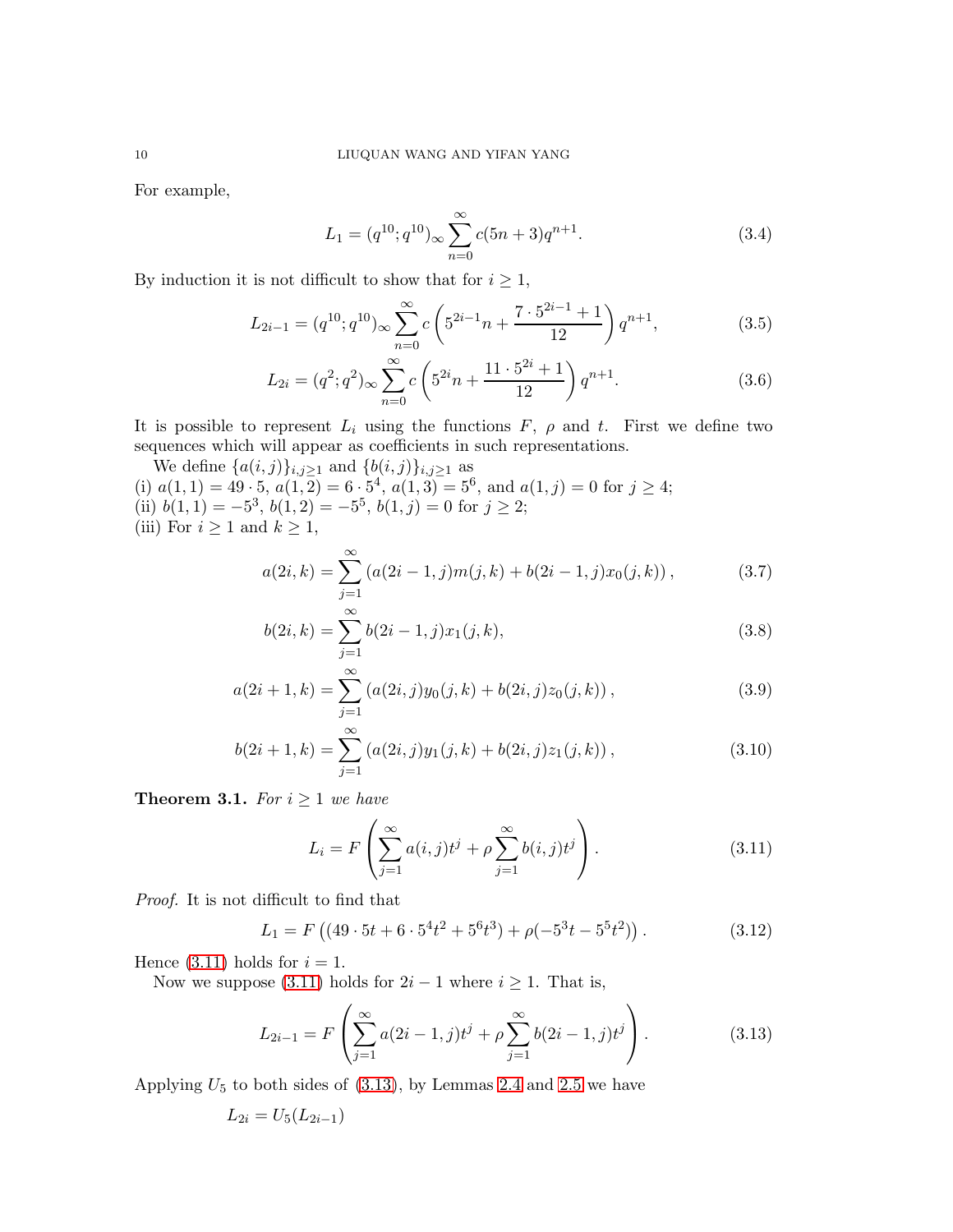THE SMALLEST PARTS FUNCTION ASSOCIATED WITH  $\omega(q)$  11

$$
= \sum_{j=1}^{\infty} a(2i - 1, j)U_5(Ft^j) + \sum_{j=1}^{\infty} b(2i - 1, j)U_5(F\rho t^j)
$$
  
\n
$$
= F \sum_{j=1}^{\infty} a(2i - 1, j) \sum_{k=1}^{\infty} m(j, k)t^k
$$
  
\n
$$
+ F \sum_{j=1}^{\infty} b(2i - 1, j) \left( \sum_{k=1}^{\infty} x_0(j, k)t^k + \rho \sum_{k=1}^{\infty} x_1(j, k)t^k \right)
$$
  
\n
$$
= F \sum_{k=1}^{\infty} \left( \sum_{j=1}^{\infty} \left( a(2i - 1, j)m(j, k) + b(2i - 1, j)x_0(j, k) \right) t^k
$$
  
\n
$$
+ \rho \sum_{j=1}^{\infty} b(2i - 1, j)x_1(j, k)t^k \right).
$$

By  $(3.7)$  and  $(3.8)$ , this implies

<span id="page-10-0"></span>
$$
L_{2i} = F\left(\sum_{j=1}^{\infty} a(2i, j)t^j + \rho \sum_{j=1}^{\infty} b(2i, j)t^j\right).
$$
 (3.14)

Therefore, [\(3.11\)](#page-9-1) holds for 2i.

Next, multiplying  $(3.14)$  by  $Z$  and then applying  $U_5$  to both sides, by Lemmas [2.6](#page-7-4) and [2.7](#page-7-1) we have

$$
L_{2i+1} = U_5(ZL_{2i})
$$
  
\n
$$
= \sum_{j=1}^{\infty} a(2i, j)U_5(FZt^j) + \sum_{j=1}^{\infty} b(2i, j)U_5(FZ\rho t^j)
$$
  
\n
$$
= F \sum_{j=1}^{\infty} a(2i, j) \left( \sum_{k=1}^{\infty} y_0(j, k) t^k + \rho \sum_{k=1}^{\infty} y_1(j, k) t^k \right)
$$
  
\n
$$
+ F \sum_{j=1}^{\infty} b(2i, j) \left( \sum_{k=1}^{\infty} z_0(j, k) t^k + \rho \sum_{k=1}^{\infty} z_1(j, k) t^k \right)
$$
  
\n
$$
= F \sum_{k=1}^{\infty} \left( \sum_{j=1}^{\infty} \left( a(2i, j) y_0(j, k) + b(2i, j) z_0(j, k) \right) t^k
$$
  
\n
$$
+ \rho \sum_{j=1}^{\infty} \left( a(2i, j) y_1(j, k) + b(2i, j) z_1(j, k) \right) t^k
$$

By  $(3.9)$  and  $(3.10)$ , this implies that  $(3.11)$  holds for  $2i+1$ . By induction we complete the proof.  $\Box$ 

In order to prove Theorem [1.1,](#page-3-3) we still need to analyze the 5-adic orders of  $a(i, j)$ and  $b(i, j)$ .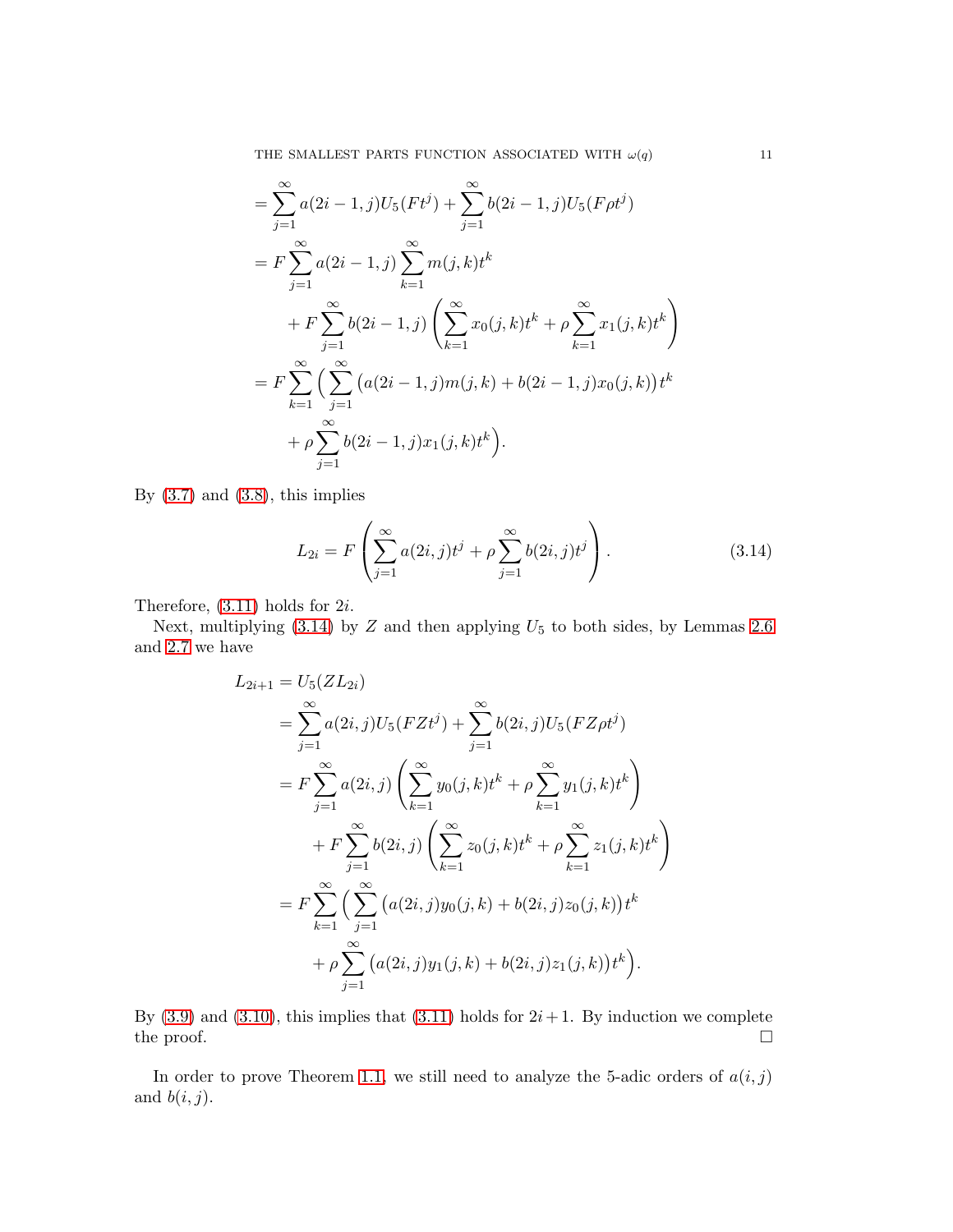<span id="page-11-4"></span>**Lemma 3.1.** For  $i, j \geq 1$  we have

<span id="page-11-0"></span>
$$
\pi(a(2i-1,j)) \ge 2i - 1 + \left\lfloor \frac{5j-5}{3} \right\rfloor, \tag{3.15}
$$

<span id="page-11-2"></span>
$$
\pi(a(2i,j)) \ge 2i + \left\lfloor \frac{5j-4}{3} \right\rfloor, \tag{3.16}
$$

<span id="page-11-1"></span>
$$
\pi(b(2i-1,j)) \ge 2i - 1 + \left\lfloor \frac{5j-3}{3} \right\rfloor, \tag{3.17}
$$

<span id="page-11-3"></span>
$$
\pi(b(2i,j)) \ge 2i + 1 + \left\lfloor \frac{5j - 5}{3} \right\rfloor.
$$
\n
$$
(3.18)
$$

*Proof.* We verify  $(3.15)$  and  $(3.17)$  for  $i = 1$  directly. Now suppose  $(3.15)$  and  $(3.17)$ hold for i.

By [\(3.7\)](#page-9-3) and Lemma [2.9](#page-8-1) we have

$$
\pi(a(2i,k)) \ge \min_{j\ge1} \left\{ \pi(a(2i-1,j)) + \pi(m(j,k)), \pi(b(2i-1,j)) + \pi(x_0(j,k)) \right\}
$$
  
\n
$$
\ge \min_{j\ge1} \left\{ 2i - 1 + \left[ \frac{5j-5}{3} \right] + \left[ \frac{5k-j}{3} \right], 2i - 1 + \left[ \frac{5j-3}{3} \right] + \left[ \frac{5k-j}{3} \right] \right\}
$$
  
\n
$$
= 2i - 1 + \left[ \frac{5k-1}{3} \right]
$$
  
\n
$$
= 2i + \left[ \frac{5k-4}{3} \right].
$$

Similarly, by [\(3.8\)](#page-9-4) and Lemma [2.9](#page-8-1) we have

$$
\pi(b(2i,k)) \ge \min_{j\ge1} \pi(b(2i-1,j)) + \pi(x_1(j,k))
$$
  
\n
$$
\ge \min_{j\ge1} 2i - 1 + \left\lfloor \frac{5j-3}{3} \right\rfloor + \left\lfloor \frac{5k-j+2}{3} \right\rfloor
$$
  
\n
$$
= 2i - 1 + \left\lfloor \frac{5k+1}{3} \right\rfloor
$$
  
\n
$$
= 2i + 1 + \left\lfloor \frac{5k-5}{3} \right\rfloor.
$$

Hence  $(3.16)$  and  $(3.18)$  holds for *i*.

Next, by [\(3.9\)](#page-9-5) and Lemma [2.9](#page-8-1) we have

$$
\pi(a(2i+1,k))
$$
\n
$$
\geq \min_{j\geq 1} \left\{ \pi(a(2i,j)) + \pi(y_0(j,k)), \pi(b(2i,j)) + \pi(z_0(j,k)) \right\}
$$
\n
$$
\geq \min_{j\geq 1} \left\{ 2i + \left[ \frac{5j-4}{3} \right] + \left[ \frac{5k-j-1}{3} \right], 2i+1 + \left[ \frac{5j-5}{3} \right] + \left[ \frac{5k-j-2}{3} \right] \right\}
$$
\n
$$
= 2i+1 + \left[ \frac{5k-5}{3} \right].
$$

Similarly, by [\(3.10\)](#page-9-6) and Lemma [2.9](#page-8-1) we have

$$
\pi(b(2i+1,k))
$$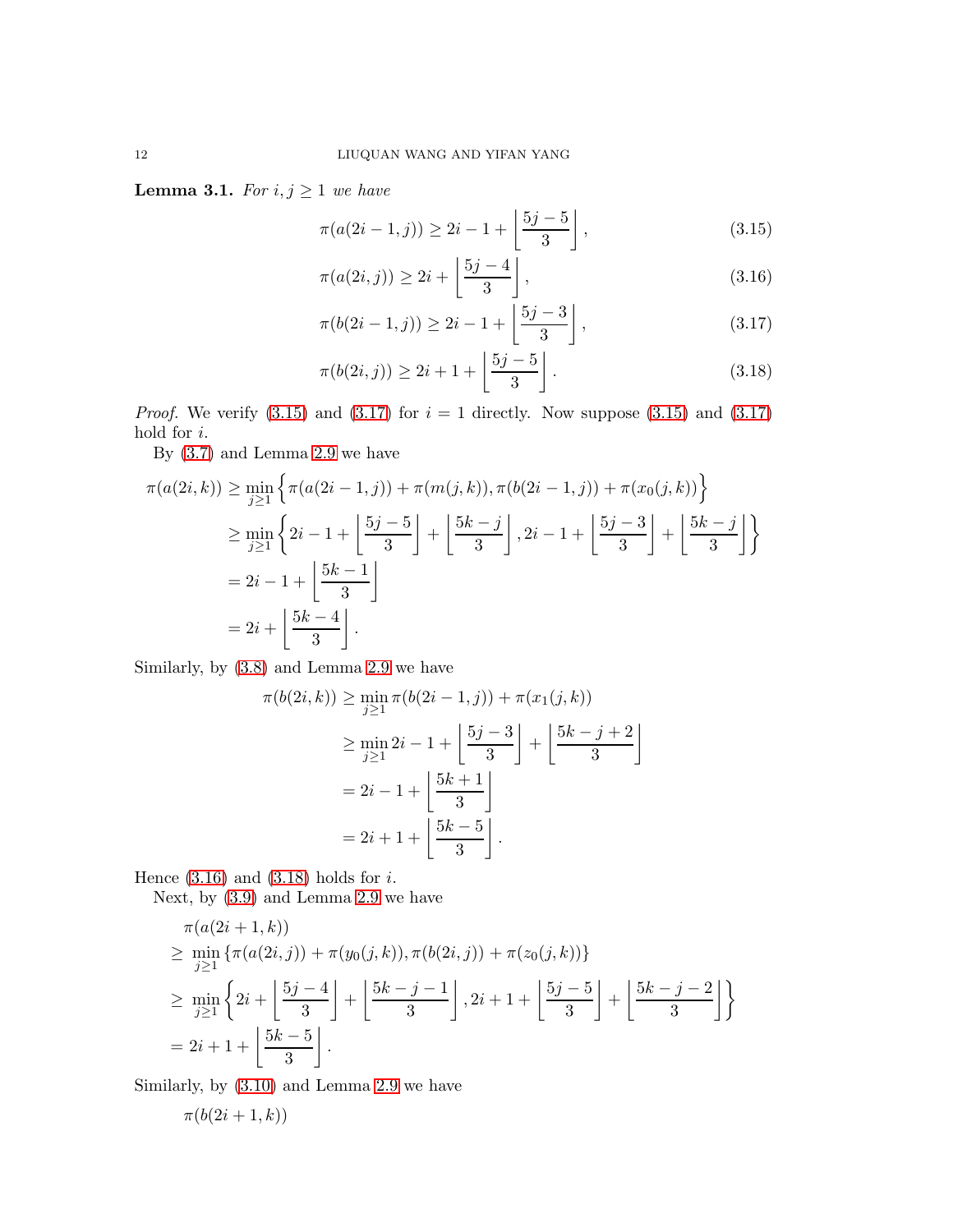$$
\geq \min_{j\geq 1} \left\{ \pi(a(2i,j)) + \pi(y_1(j,k)), \pi(b(2i,j)) + \pi(z_1(j,k)) \right\}
$$
  
\n
$$
\geq \min_{j\geq 1} \left\{ 2i + \left\lfloor \frac{5j-4}{3} \right\rfloor + \left\lfloor \frac{5k-j+1}{3} \right\rfloor, 2i+1 + \left\lfloor \frac{5j-5}{3} \right\rfloor + \left\lfloor \frac{5k-j+1}{3} \right\rfloor \right\}
$$
  
\n
$$
= 2i+1 + \left\lfloor \frac{5k-3}{3} \right\rfloor.
$$

Therefore, [\(3.15\)](#page-11-0) and [\(3.17\)](#page-11-1) hold for  $i + 1$ . By induction we complete the proof.  $\square$ 

Now we are able to prove the main theorems.

Proof of Theorem [1.1.](#page-3-3) Congruences [\(1.30\)](#page-3-5) and [\(1.31\)](#page-3-6) follow from Theorem [3.1](#page-9-0) and Lemma [3.1.](#page-11-4)

Proof of Theorem [1.2.](#page-3-7) From [\[5,](#page-15-4) Corollary 2.7] we find

$$
S_{C5}(z,q) = \frac{(-q;q)_{\infty}(zq,z^{-1}q,q^2;q^2)_{\infty} - (q;q)_{\infty}}{(-q,z,z^{-1};q)_{\infty}},
$$
(3.19)

where  $S_{C5}(z, q)$  was defined in [\[5,](#page-15-4) Eq. (2.6)] as

$$
S_{C5}(z,q) = \sum_{n=1}^{\infty} \frac{q^{(n^2+n)/2} (q^{2n+1}; q^2)_{\infty} (q^{n+1}; q)_{\infty}}{(zq^n, z^{-1}q^n; q)_{\infty}}.
$$
 (3.20)

Let

<span id="page-12-2"></span><span id="page-12-0"></span>
$$
S_{C5}(q) := \sum_{n=1}^{\infty} \text{spt}_{C5}(n) q^n.
$$
 (3.21)

It follows from [\(1.19\)](#page-2-5) that  $S_{C5}(1,q) = S_{C5}(q)$ . We let

$$
F(z) = (-q; q)_{\infty} (zq, z^{-1}q, q^2; q^2)_{\infty}.
$$
\n(3.22)

Taking logarithmic differentiation on both sides, we obtain

$$
\frac{F'(z)}{F(z)} = \sum_{n=0}^{\infty} \left( \frac{-q^{2n+1}}{1 - zq^{2n+1}} + \frac{z^{-2}q^{2n+1}}{1 - z^{-1}q^{2n+1}} \right).
$$
\n(3.23)

We have  $F(1) = (q; q)_{\infty}$  and  $F'(1) = 0$ . Now we differentiate both sides of [\(3.23\)](#page-12-0) with respect to z. We get

$$
\frac{F''(z)F(z) - (F'(z))^2}{(F(z))^2} = \sum_{n=0}^{\infty} \frac{q^{2n+1}(-2z^{-3} + z^{-4}q^{2n+1})}{(1 - z^{-1}q^{2n+1})^2} - \sum_{n=0}^{\infty} \frac{q^{4n+2}}{(1 - zq^{2n+1})^2}.
$$
 (3.24)

Setting  $z = 1$  in [\(3.24\)](#page-12-1), we obtain

<span id="page-12-1"></span>
$$
F''(1) = -2(q;q)_{\infty} \sum_{n=0}^{\infty} \frac{q^{2n+1}}{(1-q^{2n+1})^2}.
$$
\n(3.25)

Therefore, by [\(3.19\)](#page-12-2) and L'Hospital's rule, we have

$$
S_{C5}(q) = -\lim_{z \to 1} \frac{F(z) - F(1)}{(z - 1)^2} \cdot \frac{1}{(-q;q)_{\infty}(q;q)_{\infty}^2}
$$

$$
= -\frac{F''(1)}{2(-q,q,q;q)_{\infty}}
$$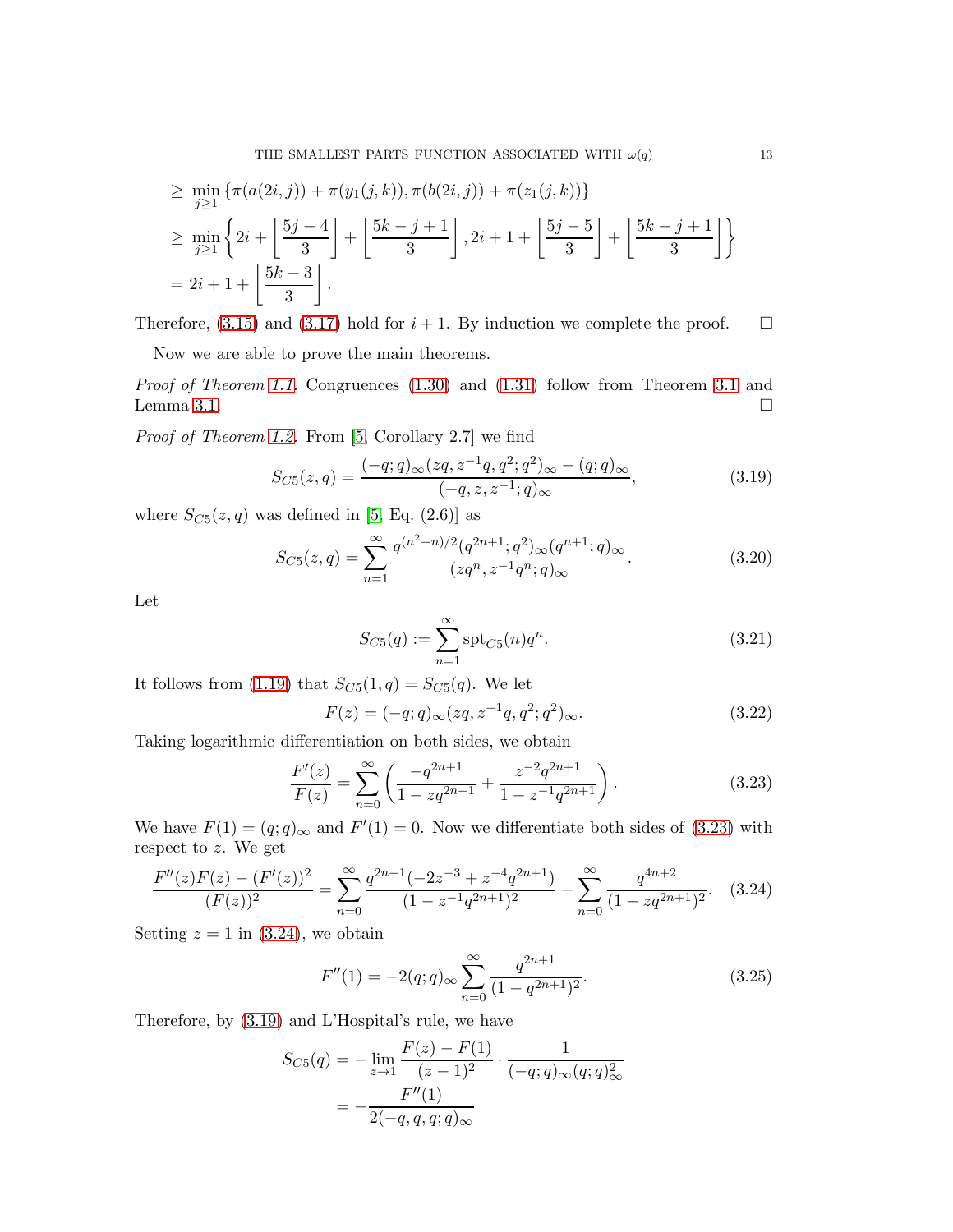$$
=\frac{1}{(q^2;q^2)_{\infty}}\sum_{n=0}^{\infty}\frac{q^{2n+1}}{(1-q^{2n+1})^2}.
$$
\n(3.26)

Since

<span id="page-13-1"></span>
$$
\frac{x}{(1-x)^2} = \sum_{n=1}^{\infty} nx^n,
$$
\n(3.27)

we have

$$
\sum_{n=0}^{\infty} \frac{q^{2n+1}}{(1-q^{2n+1})^2}
$$
\n
$$
= \sum_{n=0}^{\infty} \sum_{m=1}^{\infty} m q^{(2n+1)m}
$$
\n
$$
= \sum_{m=1}^{\infty} \sum_{n=0}^{\infty} m q^{(2n+1)m}
$$
\n
$$
= \sum_{m=1}^{\infty} \frac{mq^m}{1-q^{2m}}
$$
\n
$$
= \sum_{m=1}^{\infty} \frac{mq^m}{1-q^m} - \sum_{m=1}^{\infty} \frac{mq^{2m}}{1-q^{2m}}
$$
\n
$$
= \frac{1}{24} (E_2(2\tau) - E_2(\tau)). \tag{3.28}
$$

Thus [\(3.26\)](#page-13-1) can be rewritten as

<span id="page-13-4"></span><span id="page-13-3"></span>
$$
24S_{C5}(q) = \frac{2E_2(2\tau) - E_2(\tau)}{(q^2; q^2)_{\infty}} - \frac{E_2(2\tau)}{(q^2; q^2)_{\infty}}.
$$
\n(3.29)

Taking logarithmic differentiation to both sides of  $(1.1)$ , and then multiplying by q, we obtain

$$
\sum_{n=1}^{\infty} n p(n) q^n = \frac{1}{(q;q)_{\infty}} \sum_{n=1}^{\infty} \frac{n q^n}{1 - q^n} = \frac{1 - E_2(\tau)}{24(q;q)_{\infty}}.
$$
 (3.30)

Substituting [\(3.30\)](#page-13-2) with q replaced by  $q^2$  into [\(3.29\)](#page-13-3), we conclude that

<span id="page-13-5"></span><span id="page-13-2"></span><span id="page-13-0"></span>
$$
24 \operatorname{spt}_{C5}(n) = c(n) + (12n - 1)p(n/2). \tag{3.31}
$$

Theorem [1.2](#page-3-7) then follows from Theorem [1.1.](#page-3-3)  $\Box$ 

Proof of Theorem [1.3.](#page-3-4) Although [\(1.20\)](#page-2-2) is already known in [\[5\]](#page-15-4), for the sake of completeness, we shall provide a new proof here.

From  $(3.28)$  and  $(3.26)$  we can write

$$
\sum_{n=1}^{\infty} \operatorname{spt}_{C5}(n) q^n = \frac{1}{(q^2; q^2)_{\infty}} \sum_{n=1}^{\infty} \left( \frac{nq^n}{1-q^n} - \frac{nq^{2n}}{1-q^{2n}} \right).
$$
 (3.32)

Combining [\(1.6\)](#page-1-5) with q replaced by  $q^2$ , [\(1.14\)](#page-1-3) and [\(3.32\)](#page-13-5), we obtain the relation [\(1.20\)](#page-2-2). Note that  $\text{spt}_{\omega}(2n+1) = \text{spt}_{C5}(2n+1)$ , Conjecture [1](#page-2-4) follows from [\(1.32\)](#page-3-0) and [\(1.33\)](#page-3-1).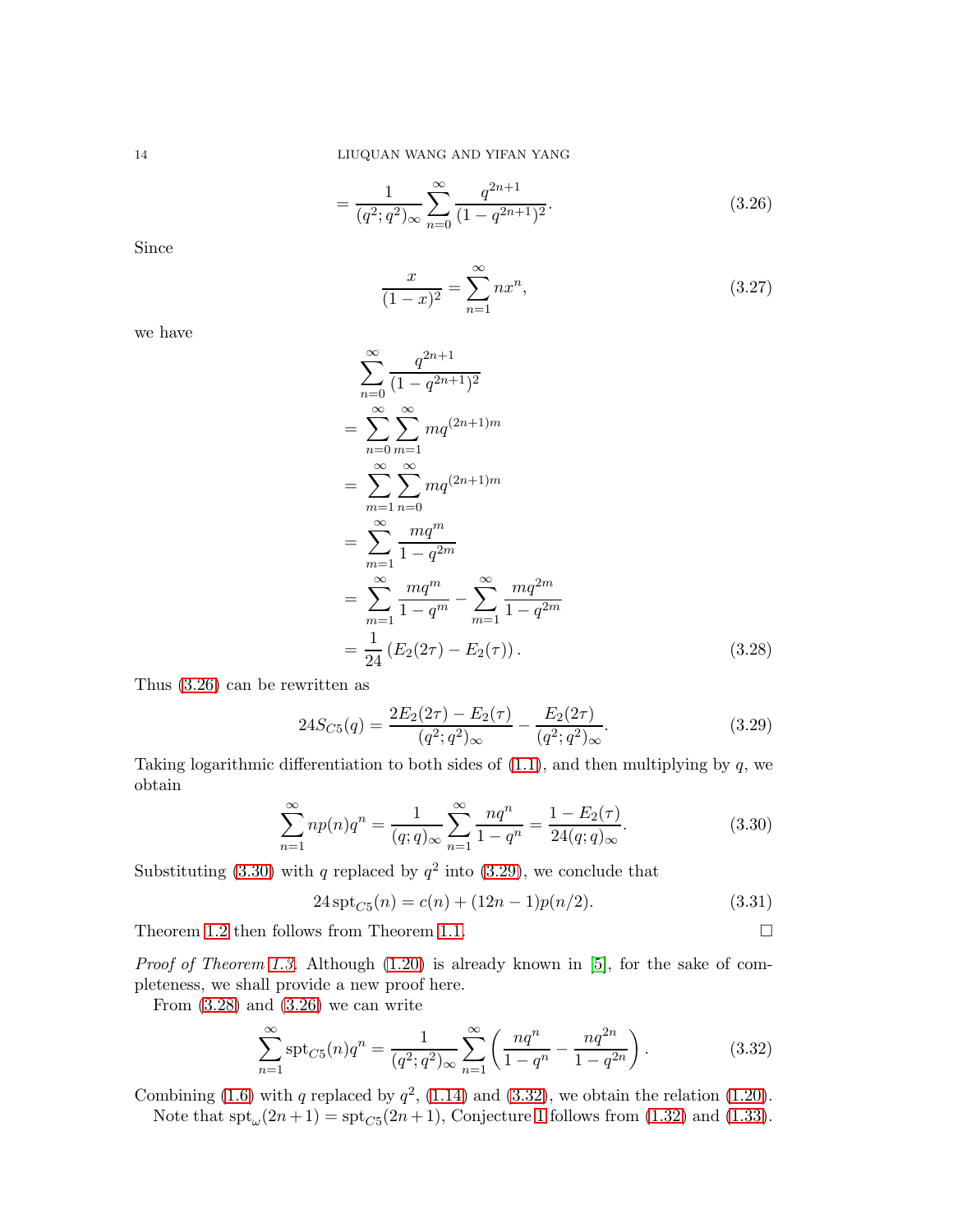Similarly, since  $\text{spt}_{\omega}(2n) = \text{spt}(n) + \text{spt}_{C5}(2n)$ , congruence [\(1.34\)](#page-3-8) follows from [\(1.9\)](#page-1-4) and Theorem [1.2.](#page-3-7)  $\Box$ 

Remark 4. We may also prove Conjecture [1](#page-2-4) without refereing to the congruences of  $\text{spt}_{C5}(n)$ . Let  $\sigma(n)$  denote the sum of positive divisors of n. Note that

$$
\sigma(2n) = 3\sigma(n) - 2\sigma(n/2). \tag{3.33}
$$

We have

$$
E_2(\tau) = 1 - 24 \sum_{n=1}^{\infty} \sigma(n) q^n
$$
  
=  $\left(1 - 24 \sum_{n=1}^{\infty} \sigma(2n) q^{2n}\right) - 24 \sum_{n=0}^{\infty} \sigma(2n+1) q^{2n+1}$   
=  $3E_2(2\tau) - 2E_2(4\tau) - 24 \sum_{n=0}^{\infty} \sigma(2n+1) q^{2n+1}.$ 

From this we deduce the following 2-dissection formulas:

$$
\sum_{n=0}^{\infty} c(2n)q^n = \frac{2E_2(2\tau) - E_2(\tau)}{(q;q)_{\infty}},
$$
\n(3.34)

$$
\sum_{n=0}^{\infty} c(2n+1)q^n = \frac{24}{(q;q)_{\infty}} \sum_{n=0}^{\infty} \sigma(2n+1)q^n.
$$
 (3.35)

It follows from [\(3.35\)](#page-14-0) and [\[10,](#page-16-0) Eq. (4.2)] that  $c(2n + 1) = 24 \text{ spt}_{\omega}(2n + 1)$ . Hence Conjecture [1](#page-2-4) follows from Theorem [1.1.](#page-3-3)

Acknowledgements. The first author was partially supported by the National Natural Science Foundation of China (11801424), the Fundamental Research Funds for the Central Universities (Project No. 2042018kf0027) and a start-up research grant of the Wuhan University. The second author was partially supported by Grant 102-2115-M-009-001-MY4 of the Ministry of Science and Technology, Taiwan (R.O.C.).

## <span id="page-14-0"></span>4. Appendix

In this section, we present some auxiliary formulas, which can be proved by comparing the orders of vanishing at cusps and Fourier coefficients of the involved functions. The readers may consult [\[6\]](#page-15-6) and [\[9\]](#page-16-1) for idea of deductions of these formulas.

Group I:

$$
U_5(F) = F(1 + 4 \cdot 5t),
$$
  
\n
$$
U_5(Ft^{-1}) = F(-3 - 3 \cdot 5^2t - 5^3t^2),
$$
  
\n
$$
U_5(Ft^{-2}) = F(1 + 5^2t + 0 \cdot t^2 - 5^5t^3),
$$
  
\n
$$
U_5(Ft^{-3}) = F(9 \cdot 5 + 9 \cdot 5^3t + 0 \cdot t^2 + 0 \cdot t^3 - 5^7t^4),
$$
  
\n
$$
U_5(Ft^{-4}) = F(-51 \cdot 5 - 51 \cdot 5^3t + 0 \cdot t^2 + 0 \cdot t^3 + 0 \cdot t^4 - 5^9t^5).
$$

Group II:

 $U_5(F\rho) = F(4 \cdot 5t + \rho),$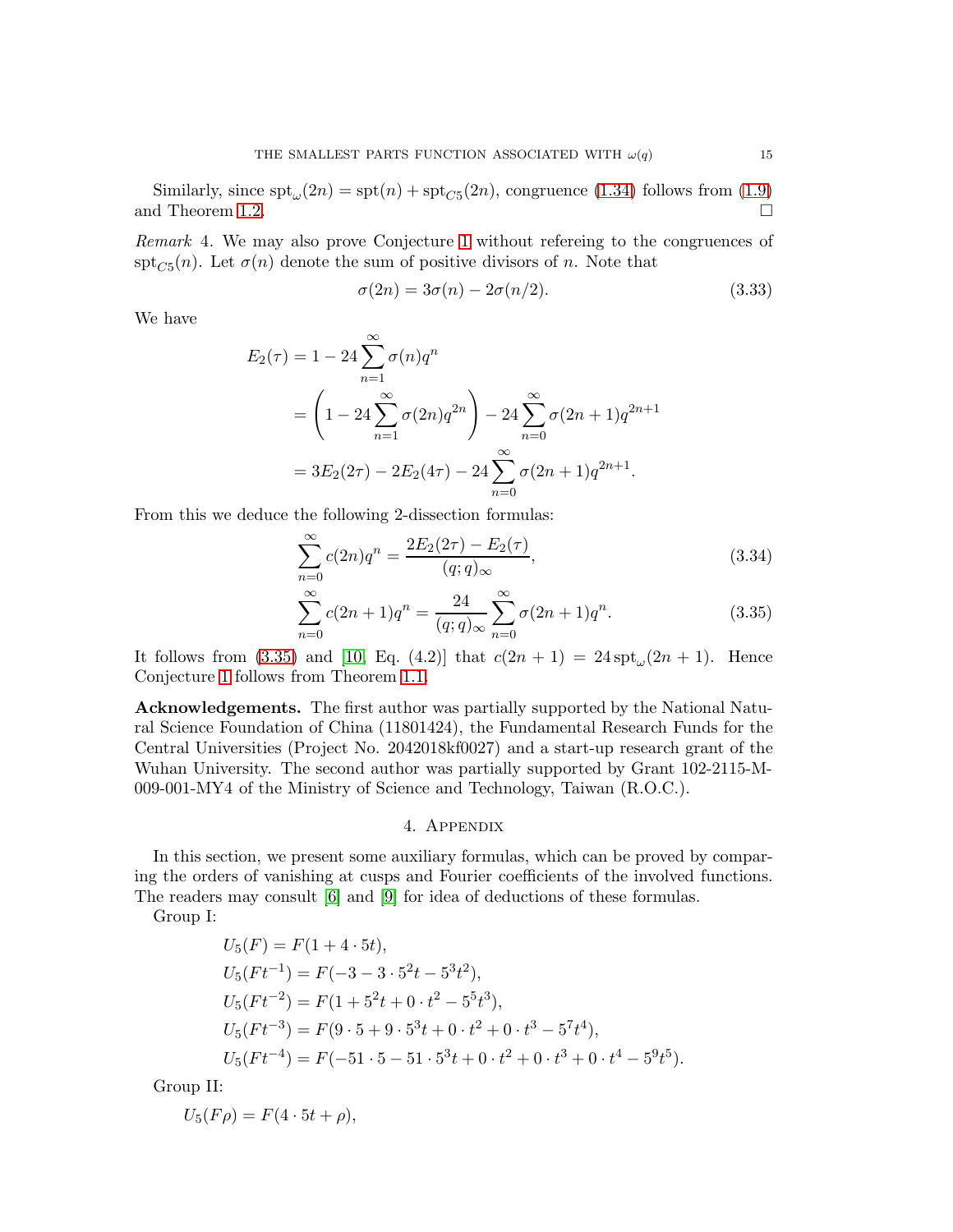$$
U_5(F\rho t^{-1}) = F((1 - 5^3 t^2) + \rho(5^2 t)),
$$
  
\n
$$
U_5(F\rho t^{-2}) = F((-7 - 7 \cdot 5^2 t - 5^4 t^2 - 5^5 t^3) + \rho(5^4 t^2)),
$$
  
\n
$$
U_5(F\rho t^{-3}) = F((5^2 + 5^4 t + 0 \cdot t^2 - 5^6 t^3 - 5^7 t^4) + \rho(5^6 t^3)),
$$
  
\n
$$
U_5(F\rho t^{-4}) = F((-3 \cdot 5 - 3 \cdot 5^3 t + 0 \cdot t^2 + 0 \cdot t^3 - 5^8 t^4 - 5^9 t^5) + \rho(5^8 t^4)).
$$

Group III:

$$
U_5(FZ) = F(-5t),
$$
  
\n
$$
U_5(FZt^{-1}) = F((1 + 7 \cdot 5t + 5^3t^2) + \rho(-1 - 5^2t)),
$$
  
\n
$$
U_5(FZt^{-2}) = F((-4 - 5^3t - 4 \cdot 5^3t^2) + \rho(5 + 4 \cdot 5^2t - 5^4t^2)),
$$
  
\n
$$
U_5(FZt^{-3}) = F((3 + 8 \cdot 5^2t + 6 \cdot 5^4t^2 + 7 \cdot 5^5t^3 + 5^7t^4) + \rho(-2 \cdot 5 - 5^3t + 5^5t^2)),
$$
  
\n
$$
U_5(FZt^{-4}) = F((12 \cdot 5 + 22 \cdot 5^2t - 56 \cdot 5^4t^2 - 22 \cdot 5^6t^3 - 4 \cdot 5^8t^4 - 5^9t^5) + \rho(-8 \cdot 5 - 4 \cdot 5^3 + 6 \cdot 5^5t^2 + 12 \cdot 5^6t^3 + 2 \cdot 5^8t^4)).
$$

Group IV:

$$
U_5(FZ\rho) = F\Big((-2 \cdot 5t) + \rho(5^2t)\Big),
$$
  
\n
$$
U_5(FZ\rho t^{-1}) = F\Big((3 \cdot 5t + 5^3t^2) + \rho(-5^2t)\Big),
$$
  
\n
$$
U_5(FZ\rho t^{-2}) = F\Big((1 + 2 \cdot 5t - 5^3t^2) + \rho(5^2t)\Big),
$$
  
\n
$$
U_5(FZ\rho t^{-3}) = F\Big((-8 - 5^3t + 4 \cdot 5^4t^2 + 8 \cdot 5^5t^3 + 5^7t^4) + \rho(5 + 0 \cdot t - 5^5t^2 - 5^6t^3)\Big),
$$
  
\n
$$
U_5(FZ\rho t^{-4}) = F\Big((31 + 9 \cdot 5^2t - 36 \cdot 5^4t^2 - 86 \cdot 5^5t^3 - 3 \cdot 5^8t^4 - 5^9t^5)\Big),
$$
  
\n
$$
+ \rho(-7 \cdot 5 + 5^3t + 2 \cdot 5^6t^2 + 12 \cdot 5^6t^3 + 5^8t^4)\Big).
$$

### **REFERENCES**

- <span id="page-15-0"></span>[1] G.E. Andrews, The number of smallest parts in the partitions of n, J. Reine Angew. Math. 624 (2008), 133–142.
- <span id="page-15-3"></span>[2] G.E. Andrews, A. Dixit and A.J. Yee, Partitions associated with Ramanujan/Watson mock theta functions  $\omega(q)$ ,  $\nu(q)$  and  $\phi(q)$ , Res. Number Theory (2015), 1–19.
- <span id="page-15-1"></span>[3] W.Y.C. Chen, The spt-function of Andrews, Surveys in Combinatorics 2017, pp. 141-203, Cambridge University Press (2017).
- <span id="page-15-2"></span>[4] F. Garvan, Congruences for Andrews' spt-function modulo powers of 5, 7 and 13, Trans. Am. Math. Soc. 364 (2012), 4847–4873.
- <span id="page-15-4"></span>[5] F. Garvan and C. Jennings-Shaffer, Exotic Bailey-Slater SPT-functions II: Hecke-Rogers-type double sums and Bailey pairs from groups A, C, E, Adv. Math. 299 (2016), 605–639.
- <span id="page-15-6"></span>[6] B. Gordon and K. Hughes, Ramanujan congruences for  $q(n)$ , Analytic Number Theory, Lecture Notes in Math. 899, 333–359 (1984).
- <span id="page-15-7"></span>[7] P. Paule and C.-S. Radu, The Andrews-Sellers family of partition congruences, Adv. Math. 230 (2012), 819–838.
- <span id="page-15-5"></span>[8] L.J. Slater, A new proof of Rogers's transformations of infinite series, Proc. Lond. Math. Soc. (2) 53 (1951), 460–475.